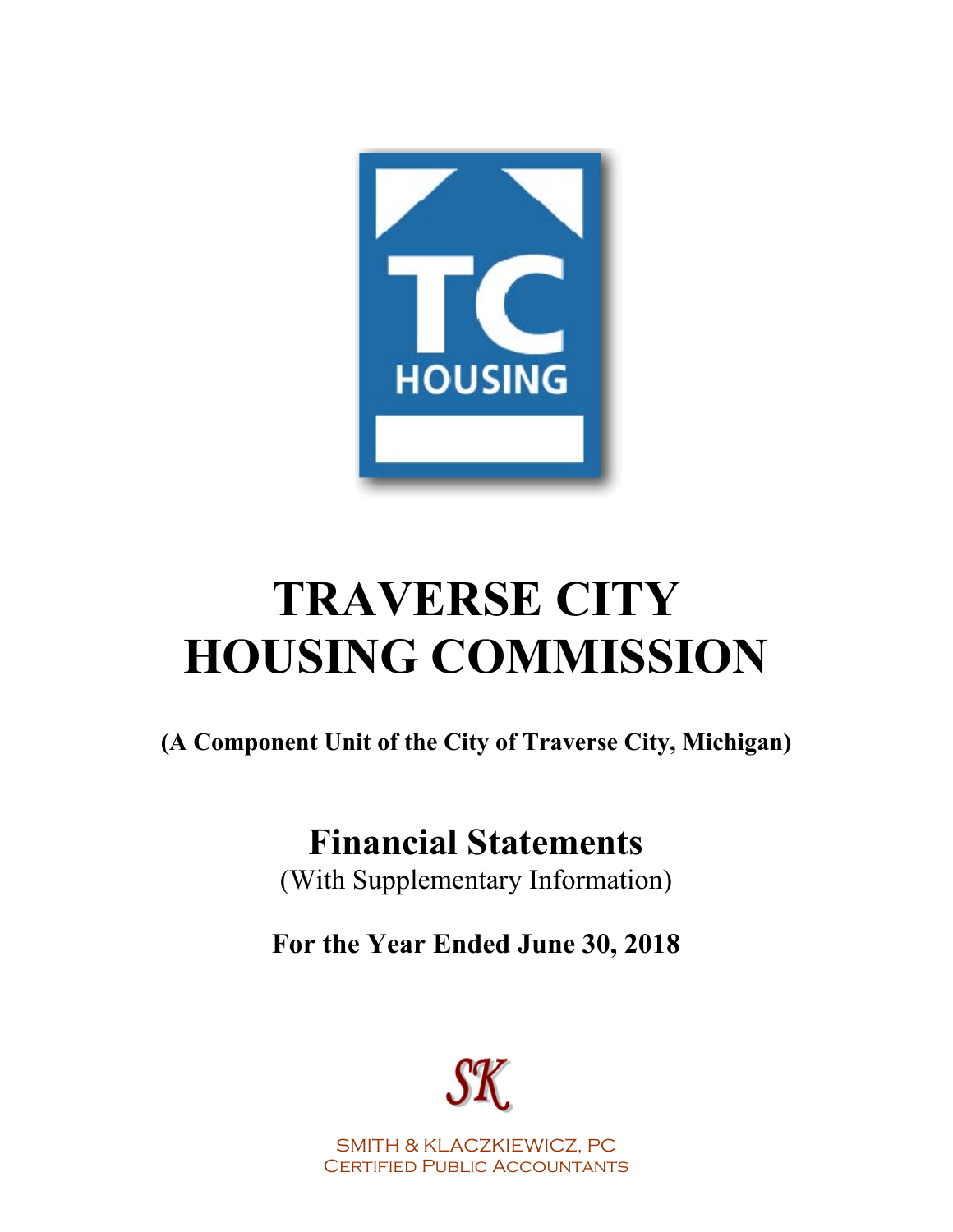### **Table of Contents**

|                                                                                                                                                                                                                                    | Page      |
|------------------------------------------------------------------------------------------------------------------------------------------------------------------------------------------------------------------------------------|-----------|
| <b>Independent Auditor's Report</b>                                                                                                                                                                                                | $1 - 3$   |
| <b>Management's Discussion and Analysis</b>                                                                                                                                                                                        | $4-9$     |
| <b>Basic Financial Statements for the Year Ended June 30, 2018</b>                                                                                                                                                                 |           |
| <b>Statement of Net Position</b>                                                                                                                                                                                                   | 10        |
| Statement of Revenues, Expenses and Changes in Fund Net Position                                                                                                                                                                   | 11        |
| <b>Statement of Cash Flows</b>                                                                                                                                                                                                     | 12        |
| Notes to Financial Statements                                                                                                                                                                                                      | $13 - 20$ |
| <b>Other Supplementary Information</b>                                                                                                                                                                                             |           |
| <b>Financial Data Schedules</b>                                                                                                                                                                                                    | $21 - 27$ |
| <b>Single Audit</b>                                                                                                                                                                                                                |           |
| Independent Auditor's Report on Internal Control Over Financial<br>Reporting and on Compliance and Other Matters Based on an<br>Audit of Financial Statements Performed in Accordance with<br><b>Government Auditing Standards</b> | 28-29     |
| Independent Auditor's Report on Compliance for Each Major Program<br>and on Internal Control Over Required by the Uniform Guidance                                                                                                 | $30 - 31$ |
| Schedule of Expenditures of Federal Awards                                                                                                                                                                                         | 32        |
| Notes to Schedule of Expenditures of Federal Awards                                                                                                                                                                                | 33        |
| Schedule of Findings and Questioned Costs                                                                                                                                                                                          | 34-35     |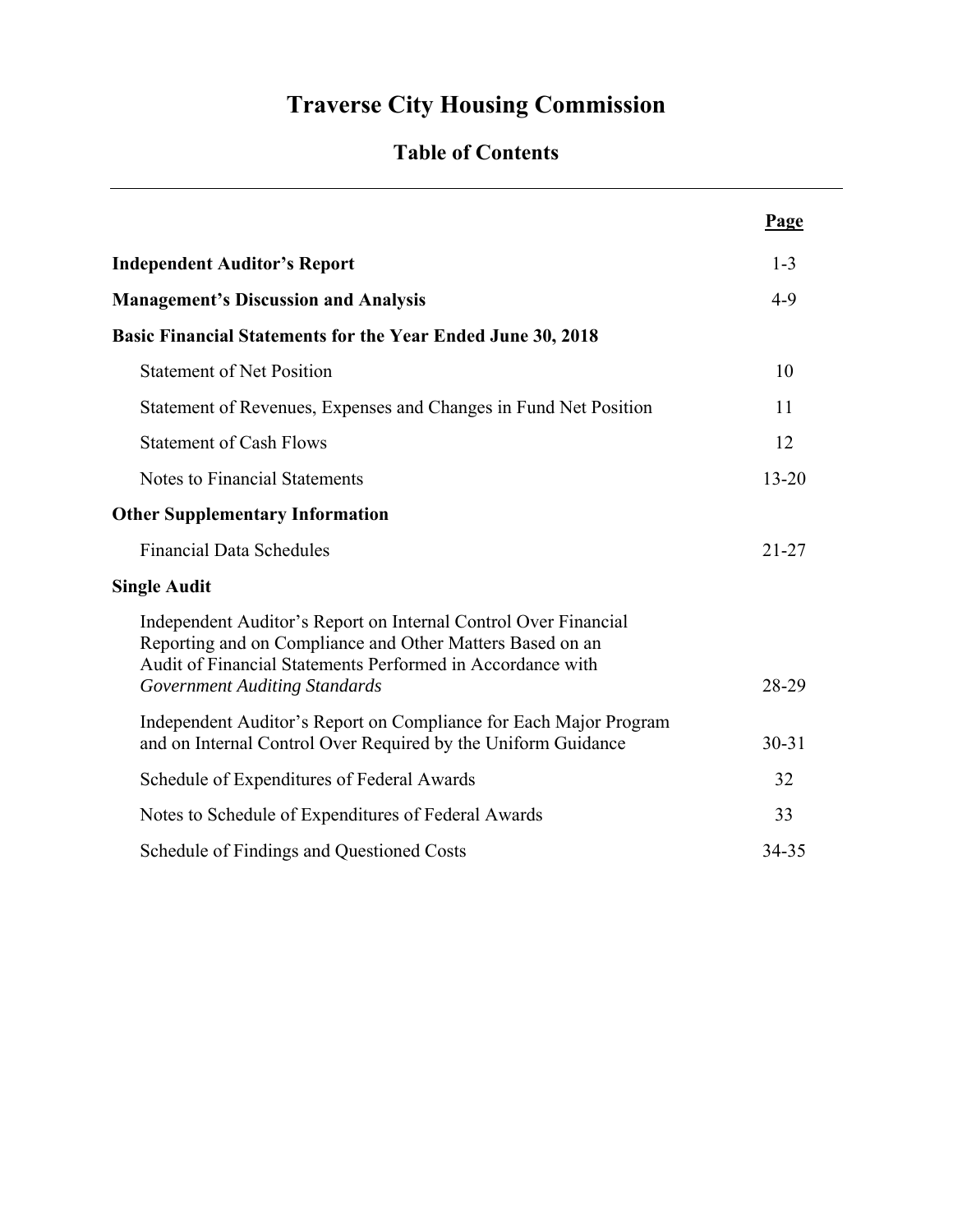

SMITH & KLACZKIEWICZ, PC Certified Public Accountants

Thomas J. Smith, CPA Robert R. Klaczkiewicz, CPA (989) 751-3064

A veteran owned business

### **INDEPENDENT AUDITOR'S REPORT**

To the Board of Commissioners Traverse City Housing Commission Traverse City, Michigan

#### **Report on the Financial Statements**

We have audited the accompanying financial statements of the business-type activities of the *Traverse City Housing Commission*, a component unit of the City of Traverse City, Michigan, as of and for the year ended June 30, 2018, and the related notes to the financial statements, which collectively comprise the Housing Commission's basic financial statements as listed in the table of contents.

#### **Management's Responsibility for the Financial Statements**

Management is responsible for the preparation and fair presentation of these financial statements in accordance with accounting principles generally accepted in the United States of America; this includes the design, implementation, and maintenance of internal control relevant to the preparation and fair presentation of financial statements that are free from material misstatement, whether due to fraud or error.

#### **Auditor's Responsibility**

Our responsibility is to express opinions on these financial statements based on our audit. We conducted our audit in accordance with auditing standards generally accepted in the United States of America and the standards applicable to financial audits contained in *Government Auditing Standards*, issued by the Comptroller General of the United States. Those standards require that we plan and perform the audit to obtain reasonable assurance about whether the financial statements are free from material misstatement.

An audit involves performing procedures to obtain audit evidence about the amounts and disclosures in the financial statements. The procedures selected depend on the auditor's judgment, including the assessment of the risks of material misstatement of the financial statements, whether due to fraud or error. In making those risk assessments, the auditor considers internal control relevant to the entity's preparation and fair presentation of the financial statements in order to design audit procedures that are appropriate in the circumstances, but not for the purpose of expressing an opinion on the effectiveness of the entity's internal control. Accordingly, we express no such opinion. An audit also includes evaluating the appropriateness of accounting policies used and the reasonableness of significant accounting estimates made by management, as well as evaluating the overall presentation of the financial statements.

We believe that the audit evidence we have obtained is sufficient and appropriate to provide a basis for our audit opinions.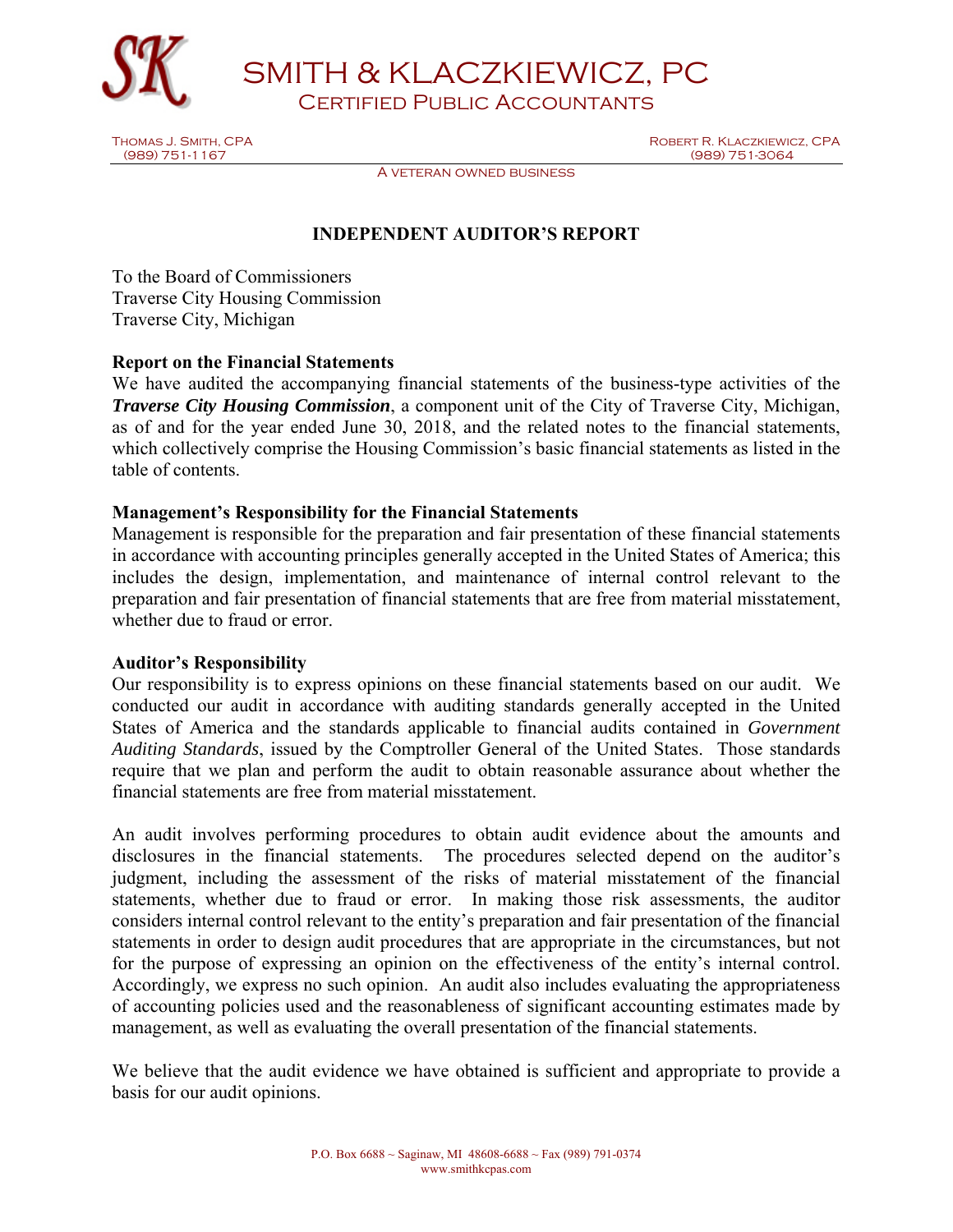### **Opinions**

In our opinion, the financial statements referred to above present fairly, in all material respects, the respective financial position of the business-type activities of the *Traverse City Housing Commission*, as of June 30, 2018, and the respective changes in financial position and cash flows thereof for the year then ended in accordance with accounting principles generally accepted in the United States of America.

### **Other Matters**

#### *Required Supplementary Information*

Accounting principles generally accepted in the United States of America require that the management's discussion and analysis (pages 4 to 9) be presented to supplement the basic financial statements. Such information, although not a part of the basic financial statements, is required by the Governmental Accounting Standards Board, who considers it to be an essential part of financial reporting for placing the basic financial statements in an appropriate operational, economic, or historical context. We have applied certain limited procedures to the required supplementary information in accordance with auditing standards generally accepted in the United States of America, which consisted of inquiries of management about the methods of preparing the information and comparing the information for consistency with management's responses to our inquiries, the basic financial statements, and other knowledge we obtained during our audit of the basic financial statements. We do not express an opinion or provide any assurance on the information because the limited procedures do not provide us with sufficient evidence to express an opinion or provide any assurance.

#### *Other Information*

Our audit was conducted for the purpose of forming opinions on the financial statements that collectively comprise the *Traverse City Housing Commission's* basic financial statements. The financial data schedules and schedule of federal expenditures are presented for purposes of additional analysis and are not a required part of the basic financial statements.

The financial data schedules are the responsibility of management and were derived from and relate directly to the underlying accounting and other records used to prepare the basic financial statements. The accompanying schedule of expenditures of federal awards is presented for purposes of additional analysis as required by Title 2 U.S. *Code of Federal Regulations* Part 200, *Uniform Administrative Requirements, Cost Principles and Audit Requirements for Federal Awards* (Uniform Guidance), and is also not a required part of the financial statements. Such information has been subjected to the auditing procedures applied in the audit of the basic financial statements and certain additional procedures, including comparing and reconciling such information directly to the underlying accounting and other records used to prepare the basic financial statements or to the basic financial statements themselves, and other additional procedures in accordance with auditing standards generally accepted in the United States of America. In our opinion, the information is fairly stated, in all material respects, in relation to the basic financial statements as a whole.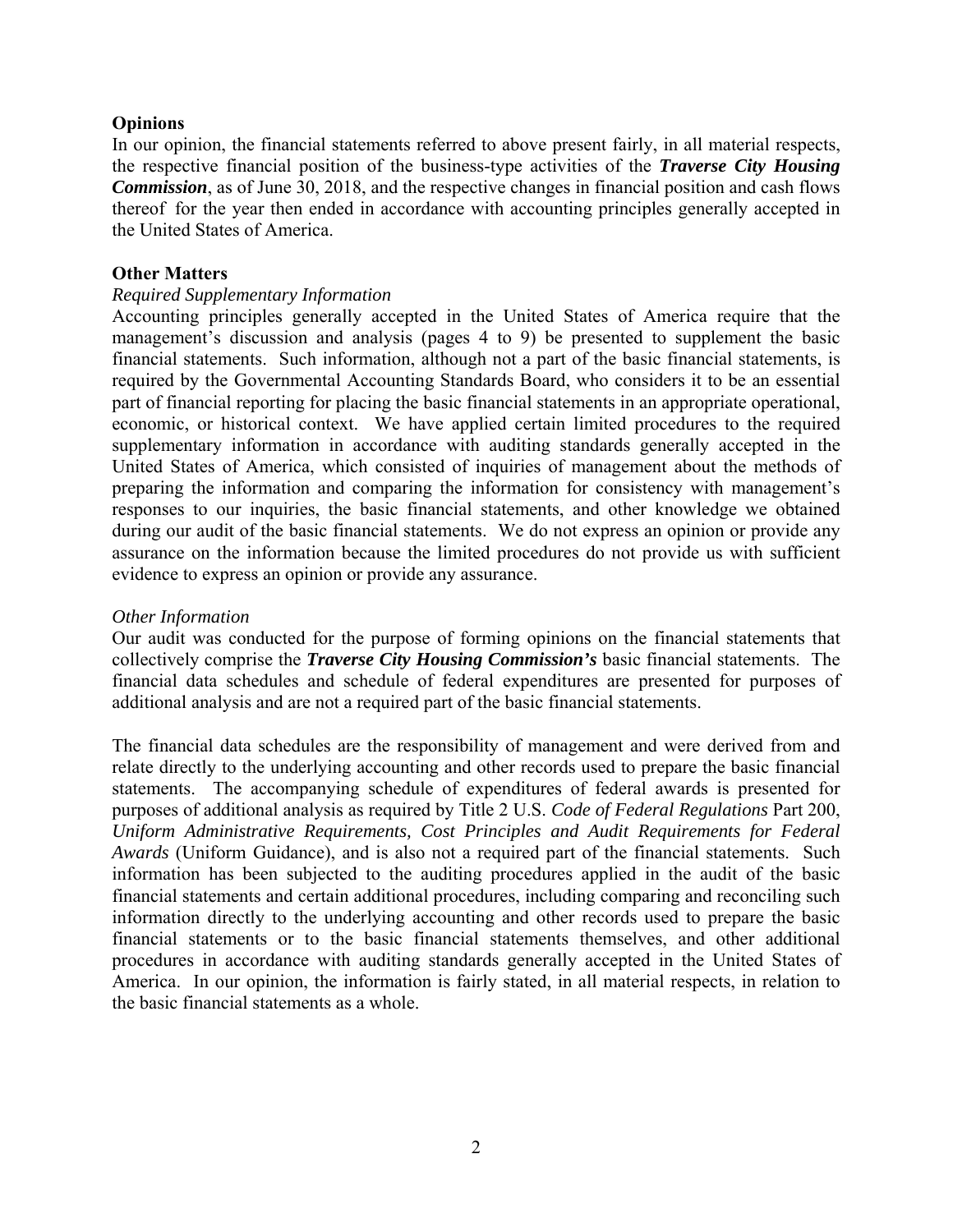#### **Other Reporting Required by** *Government Auditing Standards*

In accordance with Government Auditing Standards, we have also issued our report dated November 16, 2018 on our consideration of the *Traverse City Housing Commission's* control over financial reporting and on our tests of its compliance with certain provisions of laws, regulations, contracts, and grant agreements and other matters. The purpose of that report is to describe the scope of our testing of internal control over financial reporting and compliance and the results of that testing, and not to provide an opinion on internal control over financial reporting or on compliance. That report is an integral part of an audit performed in accordance with Government Auditing Standards in considering the *Traverse City Housing Commission's* internal control over financial reporting and compliance.

Smith + Klacyhiannig PC

*Saginaw, Michigan* November 16, 2018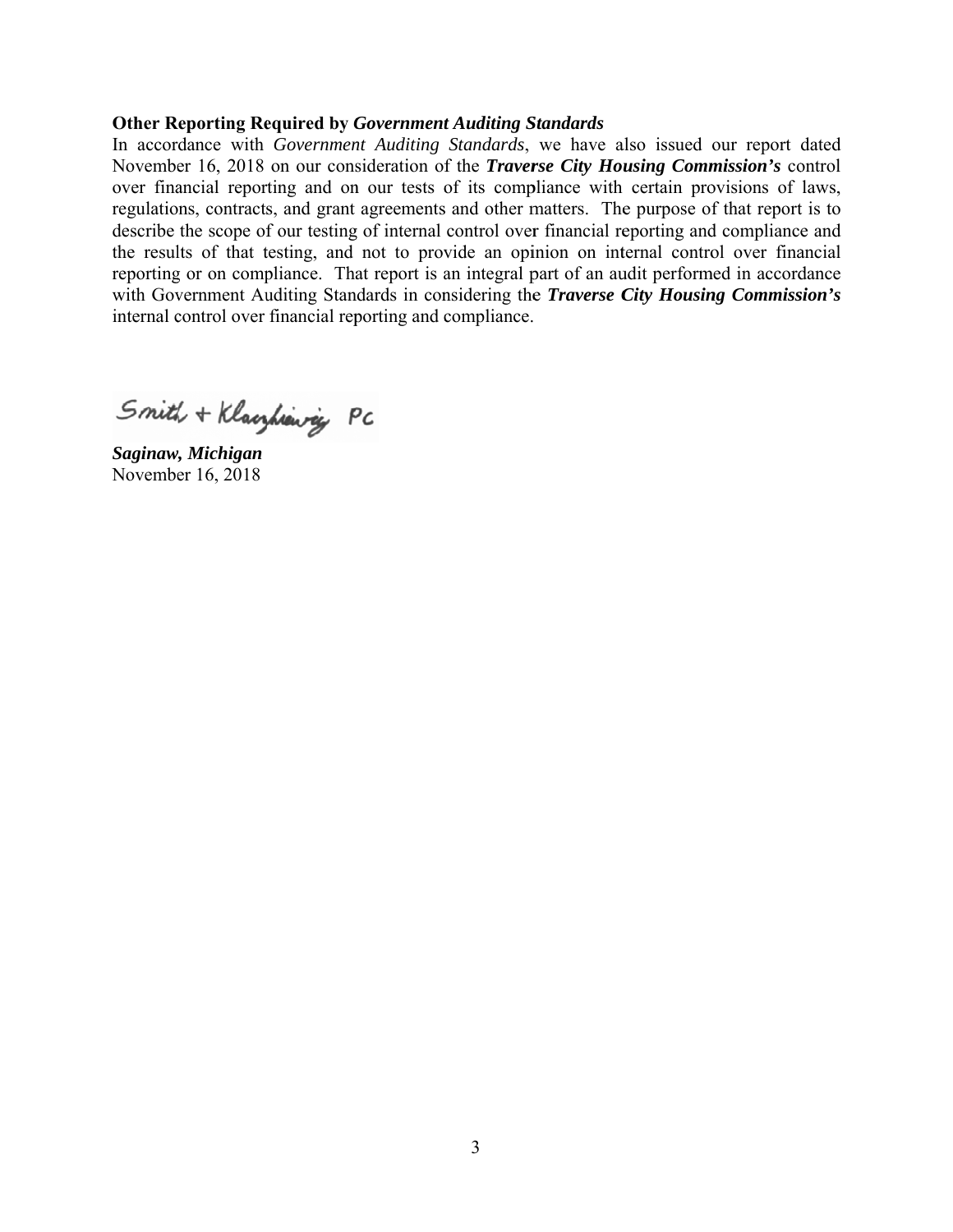### **Traverse City Housing Commission Management's Discussion and Analysis (MD&A)**  *For the Year Ended June 30, 2018*

As management of the Traverse City Housing Commission we offer readers of this audit report this management's discussion and analysis of the Traverse City Housing Commission's financial activities for the fiscal year ended June 30, 2018. This discussion and analysis of the Traverse City Housing Commission's financial performance should be read in conjunction with the auditor's report and the following financial statements.

The combined financial statements reflect all of the Housing Commission's federally funded programs and activities in one place. The Housing Commission reports all its activities and programs using the Enterprise Fund type model. HUD encourages PHAs to use this accounting method as it is normally used to account for "business-type activities" – activities similar to those found in the private sector. Enterprise Funds use the accrual method of accounting, the same accounting method employed by most private-sector businesses. Under this method, revenues and expenses may be reported as such even though no cash transaction has actually taken place.

### **FINANCIAL HIGHLIGHTS**

The term "net position" refers to the difference between assets and liabilities. The Housing Commission's total net position at year-end was \$2,244,202. The net position decreased by \$86,651, or 3.7% from the prior year.

Revenues and contributions for the Housing Commission were \$2,153,339 during the year. This was a decrease of \$14,079 or .6% from the prior year.

Expenses for the Housing Commission were \$2,239,990 during the year. This was a decrease of \$53,747 or 2.3% from the prior year.

HUD operating grants were \$1,368,825 during the year. This represents a decrease of \$51,196 or 3.6% from the prior year. Capital contributions were \$104,794 during the year. This was a decrease of \$54,338 or 34% from the prior year.

### **OVERVIEW OF THE FINANCIAL STATEMENTS**

This annual report contains this *Management's & Discussion Analysis*, the *Basic Financial Statements* and the *Notes to the Financial Statements*. This report also contains the Financial Data Schedule (FDS) as referenced in the section titled *Other Supplementary Information*. The Housing Commission's financial statements are presented as fund financial statements because the Housing Commission only has a proprietary fund.

### *Required Financial Statements*

The *Statement of Net Position* includes the Housing Commission's assets and liabilities and provides information about the nature and amounts of investments in resources (assets) and obligations of the Housing Commission's creditors (liabilities). It also provides the basis for evaluating the liquidity and financial flexibility of the Housing Commission.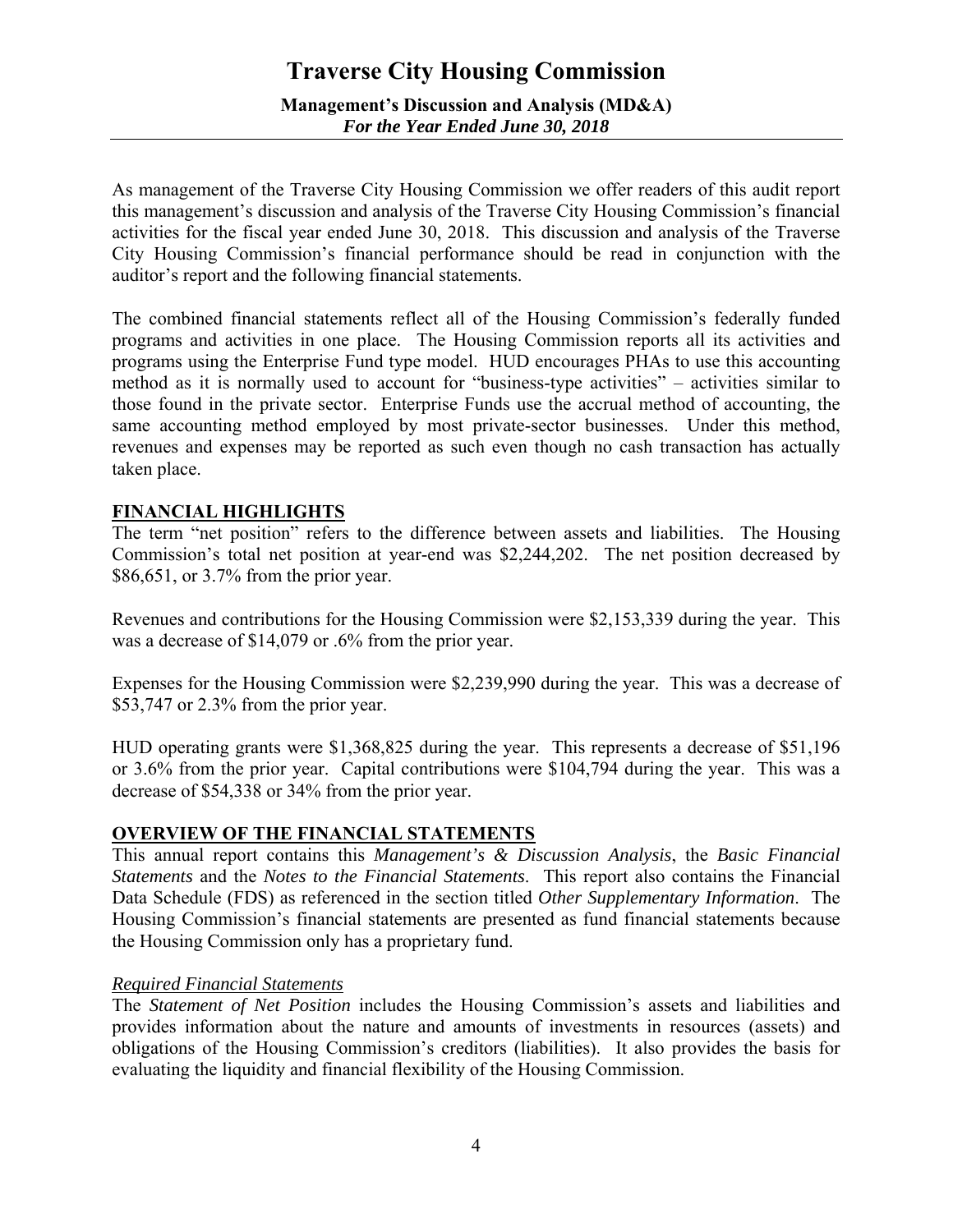### **Traverse City Housing Commission Management's Discussion and Analysis (MD&A)**  *For the Year Ended June 30, 2018*

All of the current year's revenues and expenses are accounted for in the *Statement of Revenues, Expenses and Changes in Fund Net Position*. This statement measures the success of the Housing Commission's operations over the past year and can be used to determine whether the Housing Commission has successfully recovered all its costs through its user fees and other charges, profitability and credit worthiness.

The final required financial statement is the *Statement of Cash Flows*. The statement reports cash receipts, cash payments and net changes in cash resulting from operations, investing and financing activities and provides answers to such questions as where did cash come from, what was cash used for, and what was the change in the cash balance during the reporting period.

#### *Notes to the Financial Statements*

The notes provide additional information that is essential to a full understanding of the data provided in the basic financial statements and provide more detailed data.

#### *Other Supplementary Information*

This report also contains the Financial Data Schedule (FDS) as referenced in the section of *Other Supplementary Information*. HUD has established Uniform Financial Reporting Standards that require Housing Commissions to submit financial information electronically to HUD using the FDS format. This financial information was electronically transmitted to the Real Estate Assessment Center (REAC) and is required to be included in the audit reporting package.

The Financial Data Schedule reports the Housing Commission's operations in more detail. The Housing Commission reports all its activities using Enterprise fund types. These funds are used to show activities that operate more like commercial enterprises.

### **FINANCIAL ANALYSIS**

Over time, changes in net position may serve as a useful indicator of the Housing Commission's financial position. As stated in the following table, assets exceeded liabilities by \$2,244,202 at the close of the fiscal year, a decrease of \$86,651. The decrease in net position was primarily attributed to normal business fluctuations from year to year.

The unrestricted net position was \$644,902 at year-end. This amount may be used to meet the Housing Commission's ongoing obligations. The Housing Commission had net position classified as restricted in the amount of \$101,817 which is subject to external restrictions on how the funds may be used. The amount of restricted net position is restricted for unexpended loan proceeds and an investment in a joint venture. At the end of the year, the Housing Commission is able to report positive balances in all categories of net position. The same situation held true for the prior fiscal year.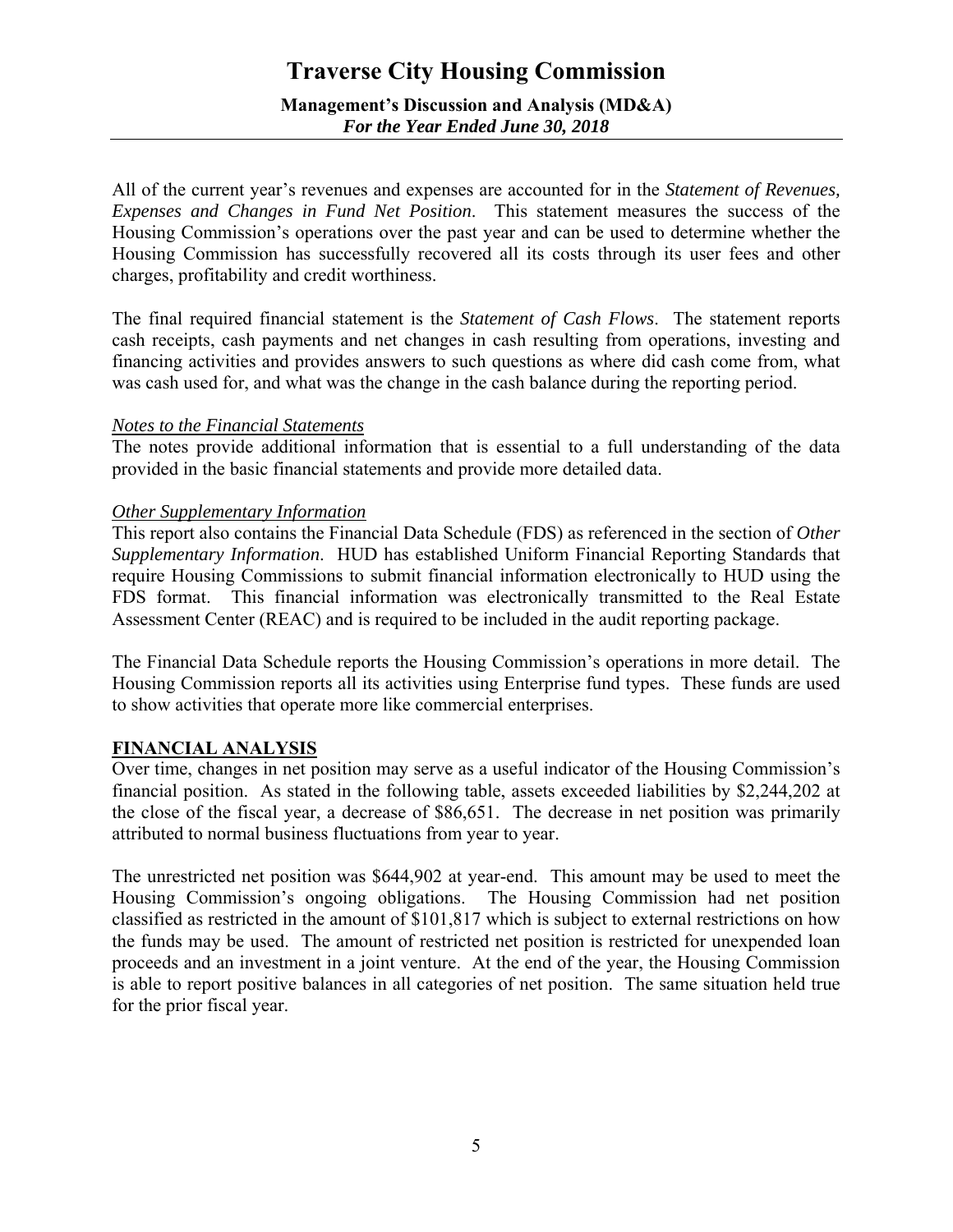### **Management's Discussion and Analysis (MD&A)**  *For the Year Ended June 30, 2018*

|                                       | 2018         | 2017          |
|---------------------------------------|--------------|---------------|
| Current and other assets              | 916,871<br>S | 971,560<br>-S |
| Capital assets not being depreciated  | 297,665      | 297,665       |
| Capital assets being depreciated, net | 1,758,449    | 1,882,869     |
| Total assets                          | 2,972,985    | 3,152,094     |
|                                       |              |               |
| Liabilities, current                  | 231,573      | 256,423       |
| Liabilities, noncurrent               | 497,210      | 564,818       |
| <b>Total liabilities</b>              | 728,783      | 821,241       |
|                                       |              |               |
| Net investment in capital assets      | 1,497,483    | 1,561,192     |
| Restricted                            | 101,817      | 54,074        |
| Unrestricted                          | 644,902      | 715,587       |
| Total net position                    | 2,244,202    | 2,330,853     |

The net decrease in total assets was due in large part to a net decrease in cash and capital assets.

The decrease in total liabilities was due in large part having made the required debt payments.

The largest portion of the Housing Commission's net position reflects its investment in capital assets (e.g. land, buildings and equipment) less accumulated depreciation, net of related debt. The Housing Commission uses these capital assets to provide service and consequently these assets are not available to liquidate liabilities or other spending.

While the Statement of Net Position shows the balances in net position, the Statement of Revenues, Expenses and Changes in Fund Net Position provides answers as to the nature and source of these changes.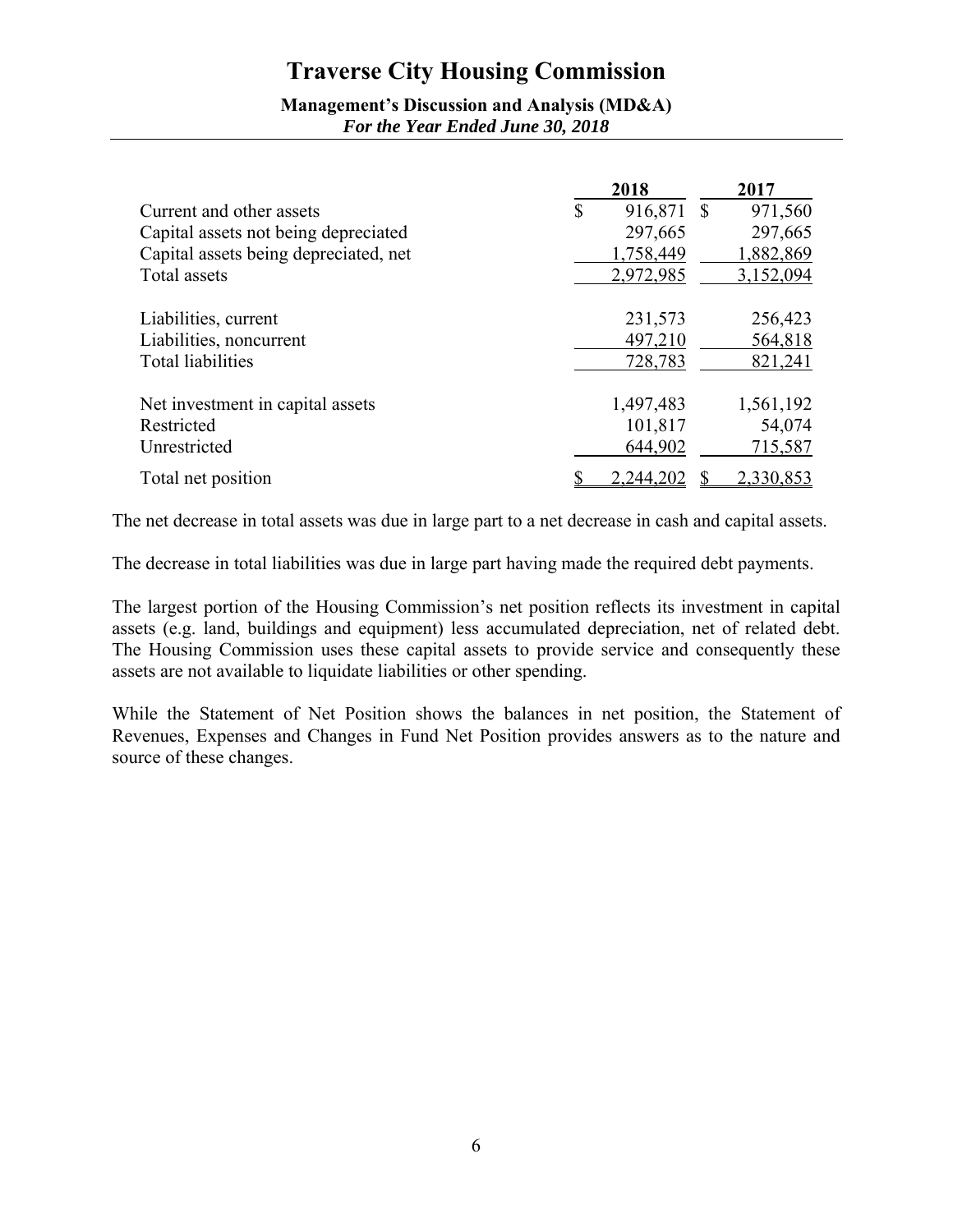### **Management's Discussion and Analysis (MD&A)**  *For the Year Ended June 30, 2018*

|                                        | 2018             | 2017      |
|----------------------------------------|------------------|-----------|
| Revenues:                              |                  |           |
| Program revenues:                      |                  |           |
| Charges for services-tenant rent       | \$<br>432,791 \$ | 432,861   |
| Program grants and subsidies           | 1,368,825        | 1,420,021 |
| Capital grants                         | 104,794          | 159,132   |
| General revenues:                      |                  |           |
| Other revenue                          | 244,414          | 152,108   |
| Interest earned on deposits            | 2,515            | 3,296     |
| Total revenues                         | 2,153,339        | 2,167,418 |
| Expenses – housing program             | 2,239,990        | 2,293,737 |
| Increase (decrease) in net position    | (86,651)         | (126,319) |
| Net position $-$ beginning of the year | 2,330,853        | 2,457,172 |
| Net position $-$ end of the year       | 2,244,202        | 2,330,853 |

#### *Revenues*:

As shown in the above table, total revenues decreased by \$14,079, due in large part to decreases in grants from HUD. Other revenue increased during the year which is attributed to a grant that the Housing Commission received to invest in a joint venture with TCWFH, LLC..

### *Expenses*:

Total expenses decreased \$53,747 or 2.3% from the prior year, due in large part to a decrease in maintenance items.

### **CAPITAL ASSETS**

The Housing Commission's investment in capital assets, net of related debt at the end of the year was \$1,497,483. This investment in capital assets includes land, buildings, improvements, and equipment.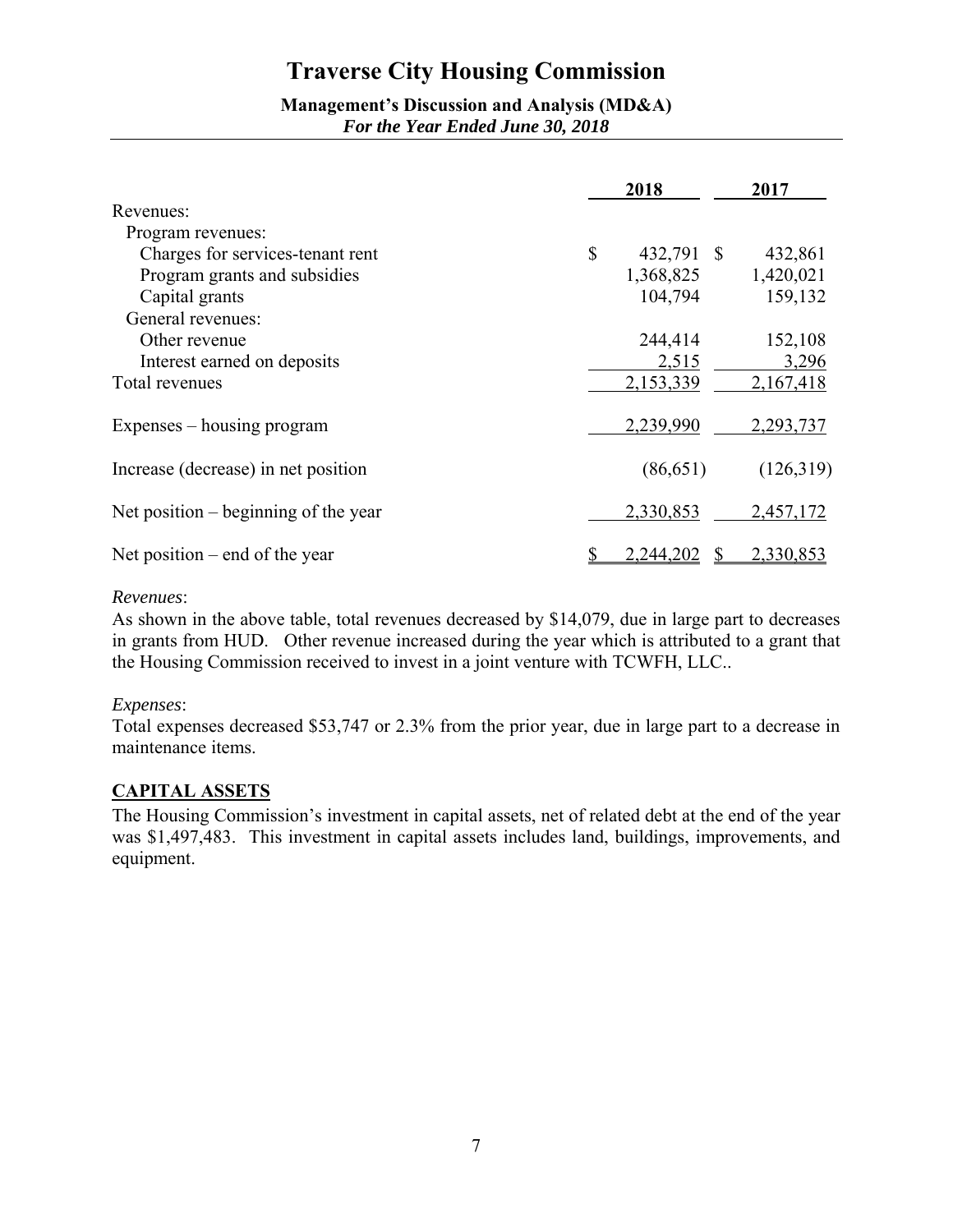### **Management's Discussion and Analysis (MD&A)**  *For the Year Ended June 30, 2018*

|                                                     |  | 2018        | 2017        |
|-----------------------------------------------------|--|-------------|-------------|
| Capital assets not being depreciated<br>Land        |  | 297,665     | 297,665     |
| Capital assets being depreciated                    |  |             |             |
| Buildings and improvements                          |  | 8,293,857   | 8,179,432   |
| Furniture, equipment and machinery – dwelling       |  | 101,578     | 103,911     |
| Furniture, equipment and machinery – administration |  | 259,468     | 279,726     |
| Subtotal                                            |  | 8,654,903   | 8,563,069   |
| Total capital assets                                |  | 8,952,568   | 8,860,734   |
| Less: accumulated depreciation                      |  | (6,896,454) | (6,680,200) |
| Total net capital assets                            |  | 2,056,114   | 2,180,534   |

Capital assets, net of accumulated depreciation decreased by \$124,420, because the amount of depreciation expense charged (\$249,020) exceeded the amount expended for replacement of capital assets (\$124,600).

Additional information regarding the Housing Commission's capital assets is presented in the footnotes to the financial statements.

### **DEBT ACTIVITY**

At year end, the Housing Commission had \$558,631 in long-term debt outstanding compared to \$619,342 in the prior year. The decrease is a result of the Housing Commission making its normal required debt service payments.

### **ECONOMIC FACTORS AND NEXT YEAR'S BUDGET AND RATES**

As currently structured, the Housing Commission is primarily dependent upon HUD for the funding of operations as well as capital needs. Therefore, the Housing Commission is affected more by the Federal Budget than by local economic conditions. The funding of programs could be significantly affected by the Federal Budget.

Although the Housing Commission remains concerned about the future levels of HUD funding due to the State of the Federal budget, we feel that we are both financially and operationally in a strong position to continue to provide safe, sanitary, and decent housing to our residents for the foreseeable future.

In 2019 the Traverse City Housing Commission will finish work on a window and siding replacement project at Orchardview Apartments. A large portion of the funding for this project will come from the Capital Fund Program.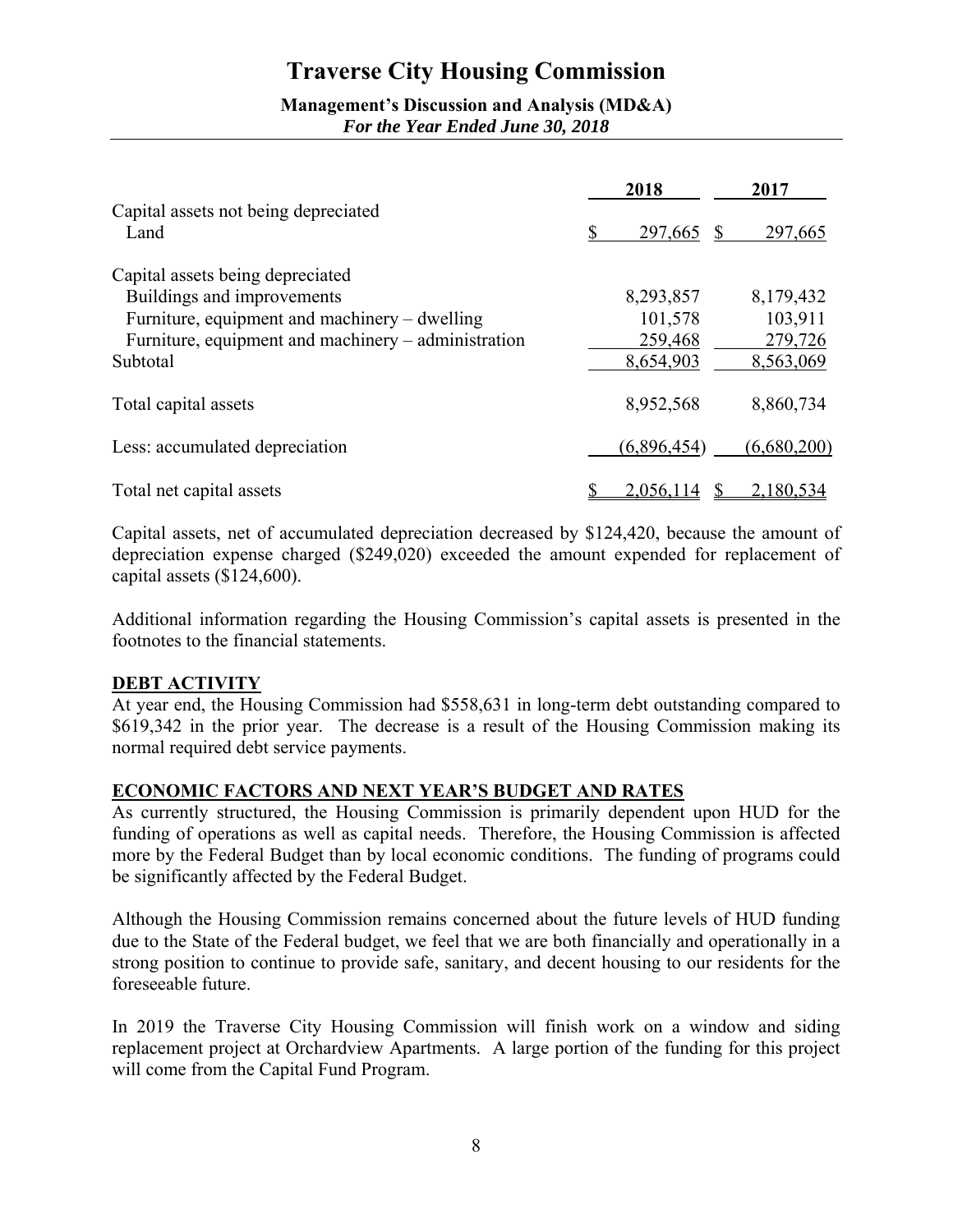### **Traverse City Housing Commission Management's Discussion and Analysis (MD&A)**

*For the Year Ended June 30, 2018* 

TCHC will also continue with a management agreement with the Elk Rapids Housing Commission where TCHC staff provides technical and management assistance to ERHC on a weekly basis. ERHC owns Noble Pines Apartments, a 20-unit senior housing development in the Village of Elk Rapids.

East Bay Flats will also open in 2019 and TCHC will provide property management services to the 67-unit apartment building.

The TCHC continues its efforts to house as many participants as possible, in order to maximize rent subsidy and Section 8 HCV Administrative Fees, within the authorized budget authority and decrease expenses for all programs whenever possible.

### **REQUESTS FOR INFORMATION**

This financial report is designed to provide a general overview of the Housing Commission's finances for all those with an interest in its finances. Questions or comments concerning any of the information contained in this report or request for additional information should be directed to:

> Tony Lentych, Executive Director 150 Pine Street Traverse City, Michigan 49684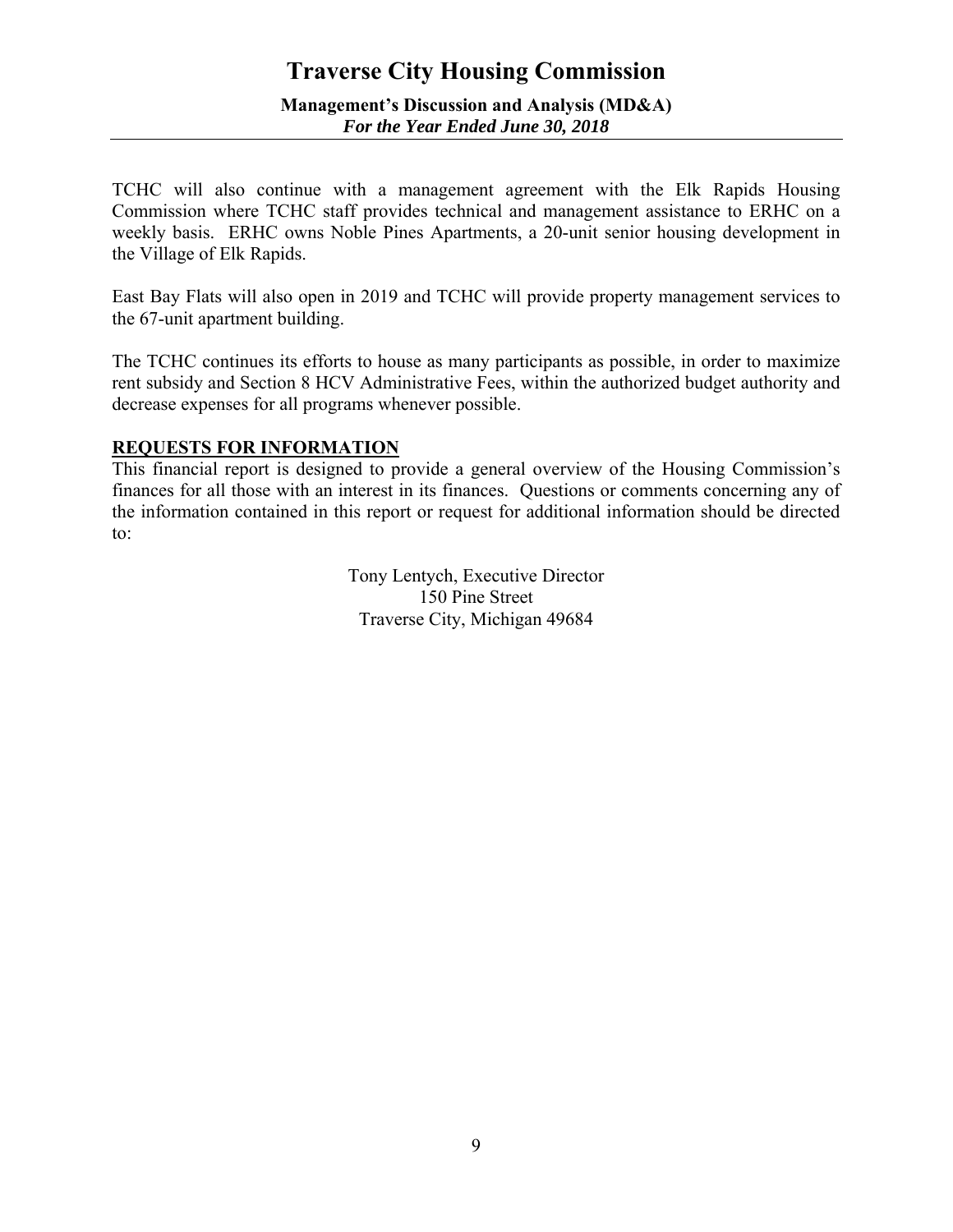### **Traverse City Housing Commission Statement of Net Position** *June 30, 2018*

| <b>Current assets</b>                                      |                 |
|------------------------------------------------------------|-----------------|
| Cash and cash equivalents                                  | \$<br>598,738   |
| Cash and cash equivalents - restricted                     | 88,152          |
| Cash - tenant security deposits                            | 35,793          |
| Investments                                                | 84,195          |
| Accounts receivable, net                                   | 6,310           |
| Prepaid expenses                                           | 28,683          |
| Total current assets                                       | 841,871         |
| <b>Noncurrent assets</b>                                   |                 |
| Investment in joint venture                                | 75,000          |
| Capital assets                                             |                 |
| Nondepreciable                                             | 297,665         |
| Depreciable                                                | 8,654,903       |
| Less: accumulated depreciation                             | (6,896,454)     |
| Total noncurrent assets                                    | 2,131,114       |
| Total assets                                               | 2,972,985       |
| <b>Current liabilities</b>                                 |                 |
| Accounts payable                                           | 11,926          |
| Due to other governmental units                            | 25,227          |
| Accrued liabilities                                        | 23,004          |
| Tenant security deposits                                   | 35,793          |
| Unearned revenue                                           | 4,058           |
| Current portion of long-term debt                          | 64,424          |
| Accrued compensated absences, current portion              | 5,806           |
| Other current liabilities (payable from restricted assets) | 61,335          |
| Total current liabilities                                  | 231,573         |
| <b>Noncurrent liabilities</b>                              |                 |
| Long-term debt                                             | 494,207         |
| Accrued compensated absences                               | 3,003           |
| Total noncurrent liabilities                               | 497,210         |
| <b>Total liabilities</b>                                   | 728,783         |
| <b>Net position</b>                                        |                 |
| Net investment in capital assets                           | 1,497,483       |
| Restricted                                                 | 101,817         |
| Unrestricted                                               | 644,902         |
| Total net position                                         | \$<br>2,244,202 |

*The accompanying notes are an integral part of these financial statements.*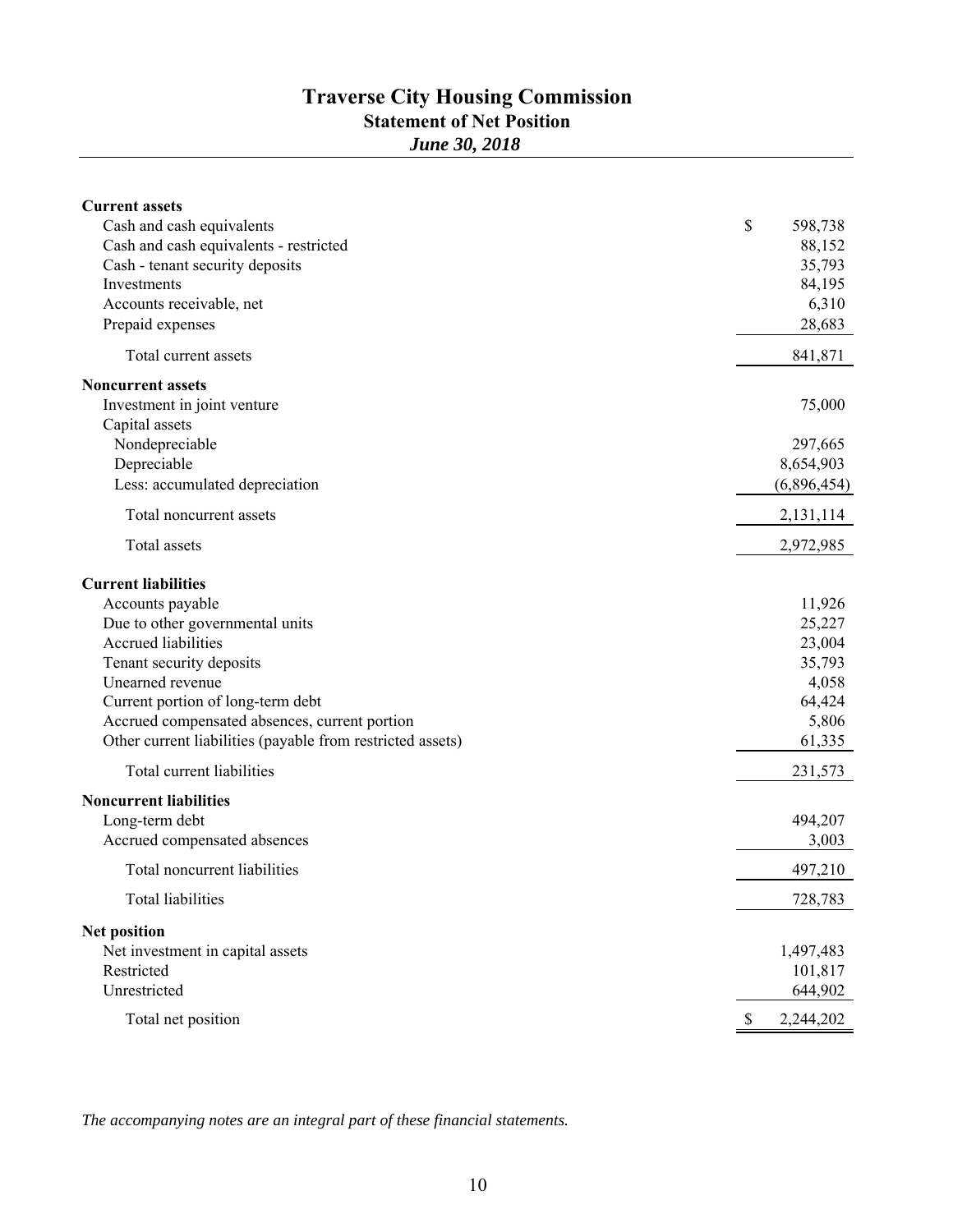### **Traverse City Housing Commission Statement of Revenues, Expenses and Changes in Fund Net Position** *For the Year Ended June 30, 2018*

| <b>Operating revenues</b>                  |                 |
|--------------------------------------------|-----------------|
| Tenant revenue                             | \$<br>432,791   |
| Program grants - subsidies                 | 1,368,825       |
| Other revenue                              | 166,864         |
| Total operating revenues                   | 1,968,480       |
| <b>Operating expenses</b>                  |                 |
| Administration                             | 380,257         |
| Tenant services                            | 45,290          |
| Utilities                                  | 161,768         |
| Maintenance                                | 280,343         |
| Insurance                                  | 29,206          |
| General                                    | 21,875          |
| Housing assistance payments                | 1,043,088       |
| Depreciation                               | 249,020         |
| Total operating expenses                   | 2,210,847       |
| Operating income (loss)                    | (242, 367)      |
| Nonoperating revenues and (expenses)       |                 |
| Interest revenue - unrestricted            | 2,515           |
| Fraud recovery                             | 2,550           |
| Other governmental grants                  | 75,000          |
| Interest expense                           | (29, 143)       |
| Total nonoperating revenues and (expenses) | 50,922          |
| Income (loss) before contributions         | (191, 445)      |
| <b>Capital contributions</b>               | 104,794         |
| Change in net position                     | (86, 651)       |
| Net position - Beginning of year           | 2,330,853       |
| Net position - End of year                 | \$<br>2,244,202 |

*The accompanying notes are an integral part of these financial statements.*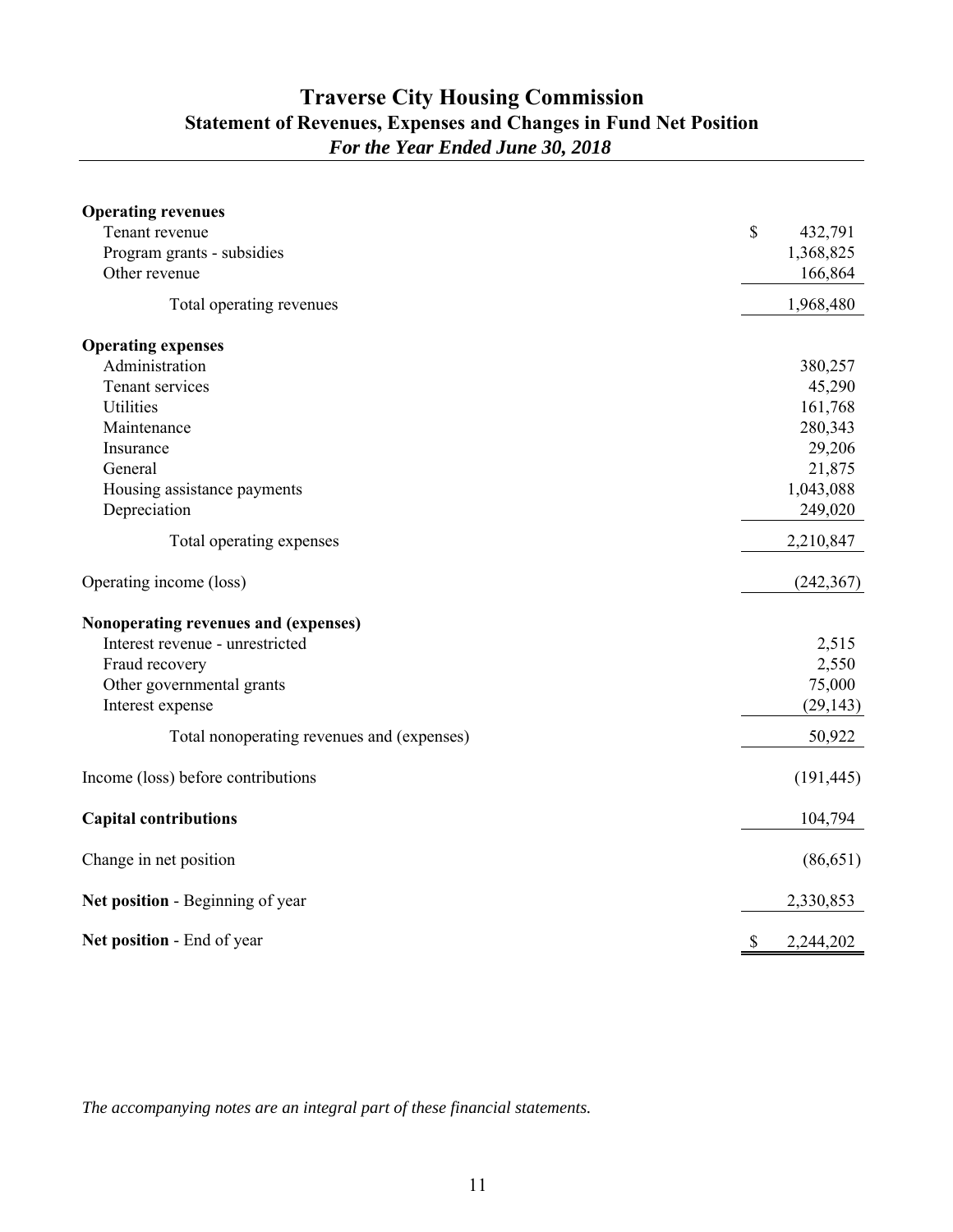### **Traverse City Housing Commission Statement of Cash Flows** *For the Year Ended June 30, 2018*

| Cash flows from operating activities                                                                                   |              |                   |
|------------------------------------------------------------------------------------------------------------------------|--------------|-------------------|
| Cash received from customers                                                                                           | \$           | 611,682           |
| Cash received from grants and subsidies                                                                                |              | 1,368,825         |
| Cash payments to suppliers for goods and services                                                                      |              | (1,599,830)       |
| Cash payments for wages and related benefits                                                                           |              | (419,313)         |
| Net cash provided by (used in) operating activities                                                                    |              | (38, 636)         |
| Cash flows from capital and related financing activities                                                               |              |                   |
| Capital grants                                                                                                         |              | 104,794           |
| Acquisition of capital assets                                                                                          |              | (124, 600)        |
| Interest paid on debt                                                                                                  |              | (29, 143)         |
| Principal paid on debt                                                                                                 |              | (60, 711)         |
| Net cash provided by (used in) capital and related financing activities                                                |              | (109, 660)        |
| Cash flows from noncapital and related financing activities                                                            |              |                   |
| Other governmental grants                                                                                              |              | 75,000            |
| Investment in joint venture                                                                                            |              | (75,000)          |
| Fraud recovery                                                                                                         |              | 2,550             |
| Net cash provided by (used in) noncapital and related financing activities                                             |              | 2,550             |
| Cash flows from investing activities                                                                                   |              |                   |
| Purchase of investments                                                                                                |              | (775)             |
| Investment income                                                                                                      |              | 2,515             |
| Net cash provided by (used in) investing activities                                                                    |              | 1,740             |
| Net increase (decrease) in cash and cash equivalents                                                                   |              | (144,006)         |
| Cash and cash equivalents - beginning of year                                                                          |              | 866,689           |
| Cash and cash equivalents - end of year                                                                                | \$           | 722,683           |
| Reconciliation of operating income (loss) to net                                                                       |              |                   |
| cash provided by (used in) operating activities                                                                        |              |                   |
| Operating income (loss)                                                                                                | \$           | (242, 367)        |
| Adjustments to reconcile operating income (loss) to net                                                                |              |                   |
| cash provided by (used in) operating activities:                                                                       |              |                   |
| Depreciation                                                                                                           |              | 249,020           |
| Changes in assets and liabilities                                                                                      |              |                   |
| Decrease (increase) in receivables                                                                                     |              | 13,910            |
| Decrease (increase) in prepaid expenses                                                                                |              | (27, 452)         |
| Increase (decrease) in accounts payable                                                                                |              | (34, 814)         |
| Increase (decrease) in accrued liabilities                                                                             |              | 4,950             |
| Increase (decrease) in tenant security deposits                                                                        |              | 1,185             |
| Increase (decrease) in unearned revenue                                                                                |              | (3,068)           |
| Net cash provided by (used in) operating activities                                                                    | $\mathbb{S}$ | (38, 636)         |
|                                                                                                                        |              |                   |
| Reconciliation of cash and cash equivalents per the Statement of<br><b>Net Position to the Statement of Cash Flows</b> |              |                   |
| Cash and cash equivalents                                                                                              | \$           |                   |
| Cash and cash equivalents - restricted                                                                                 |              | 598,738<br>88,152 |
| Cash - tenant security deposits                                                                                        |              | 35,793            |
| Cash and cash equivalents - end of year                                                                                | \$           | 722,683           |
|                                                                                                                        |              |                   |

*The accompanying notes are an integral part of these financial statements.*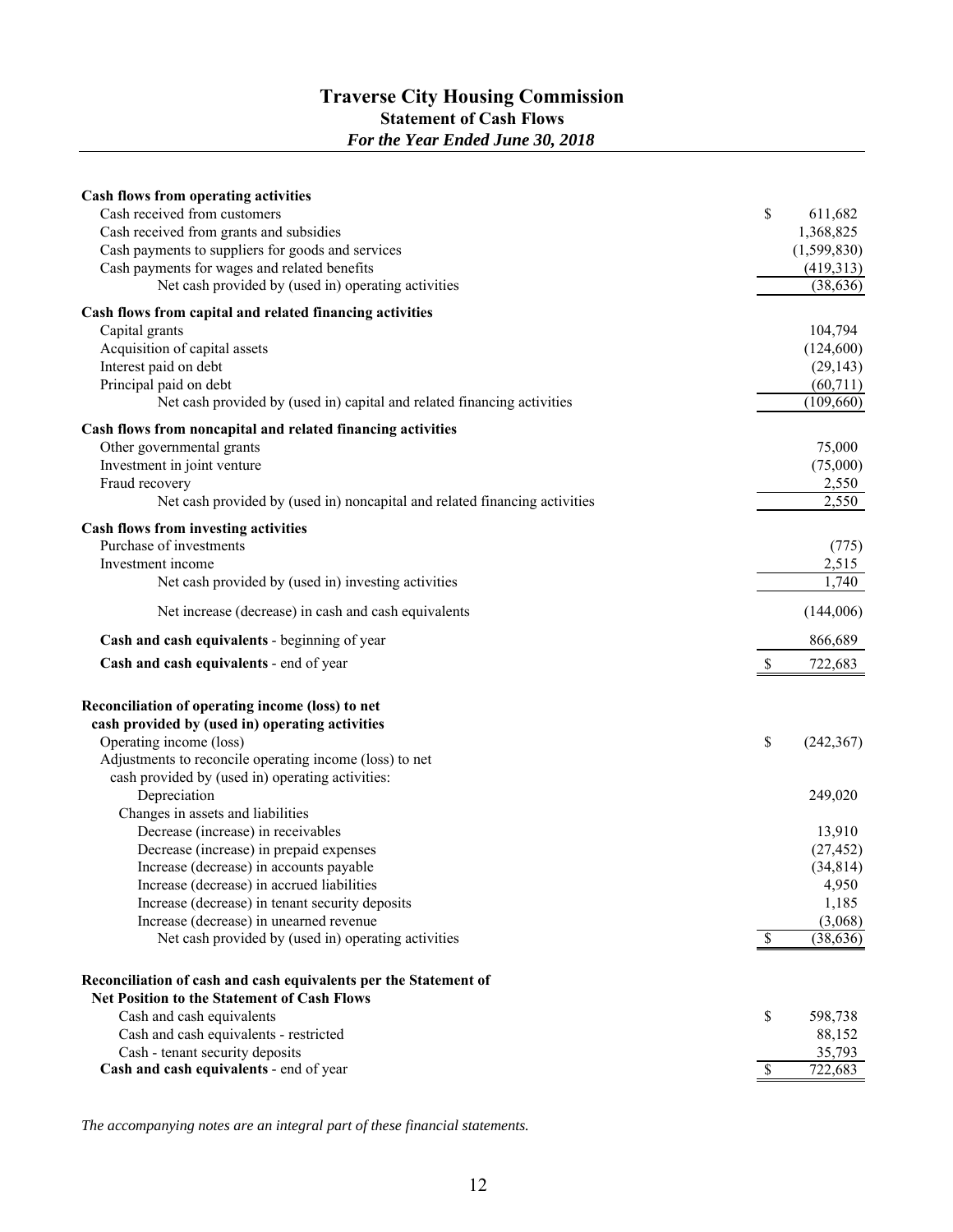### **Notes to Financial Statements**

*For the Year Ended June 30, 2018* 

### **NOTE A - SUMMARY OF SIGNIFICANT ACCOUNTING POLICIES**

The accounting policies adopted by the *Traverse City Housing Commission* (the "*Housing Commission*") conform to accounting principles generally accepted in the United States of America (U.S. GAAP) as applied to governmental entities.

The Housing Commission reports as a business-type activity, as defined by the Governmental Accounting Standards Board Statement No. 34, with programs and projects.

### **Reporting Entity**

The *Traverse City Housing Commission* was formed by the Commission of the City of Traverse City, Michigan under Public Act 18 of 1933 of the State of Michigan. The Housing Commission operates under a Board of Commissioners appointed by the City Mayor. Members of the Housing Commission Board may be removed by the City only for cause. The Housing Commission determines its own budget (subject to federal approval), sets rental rates and may issue debt in its own name. The City is not responsible for deficits or liabilities of the Housing Commission. However, the Housing Commission makes annual payments "in lieu of taxes" to the City. Therefore, a financial benefit exists for the City, thereby requiring that the *Traverse City Housing Commission* be reported as a discrete component unit of the City of Traverse City, Michigan.

The Housing Commission's financial reporting entity is comprised of the special purpose government. In determining the financial reporting entity, the Housing Commission complies with the provisions of GASB Statement No. 14, as amended by GASB Statement No. 39, "*The Financial Reporting Entity*" and includes all component units, if any, of which the Housing Commission appoints a voting majority of the units' Board; the Housing Commission is either able to impose its will on the unit or a financial benefit or burden relationship exists. There are no agencies, organizations or activities that meet the criteria.

These financial statements include all activities of the Housing Commission, which include a Low Income Housing Program (136 units) and Section 8 Vouchers (208 units). These programs receive subsidies and annual contributions from the U.S. Department of Housing and Urban Development ("HUD").

### **Measurement Focus and Basis of Presentation**

The economic resources measurement focus and the accrual basis of accounting are used in preparing the financial statements. Revenues are recorded when earned and expenses are recorded when a liability is incurred, regardless of the timing of related cash flows.

Proprietary funds distinguish operating revenues and expenses from nonoperating items. Operating revenues and expenses generally result from providing services and producing and delivering goods in connection with a proprietary fund's principal ongoing operations. The principal operating revenues of the Housing Commission are federal grants and charges to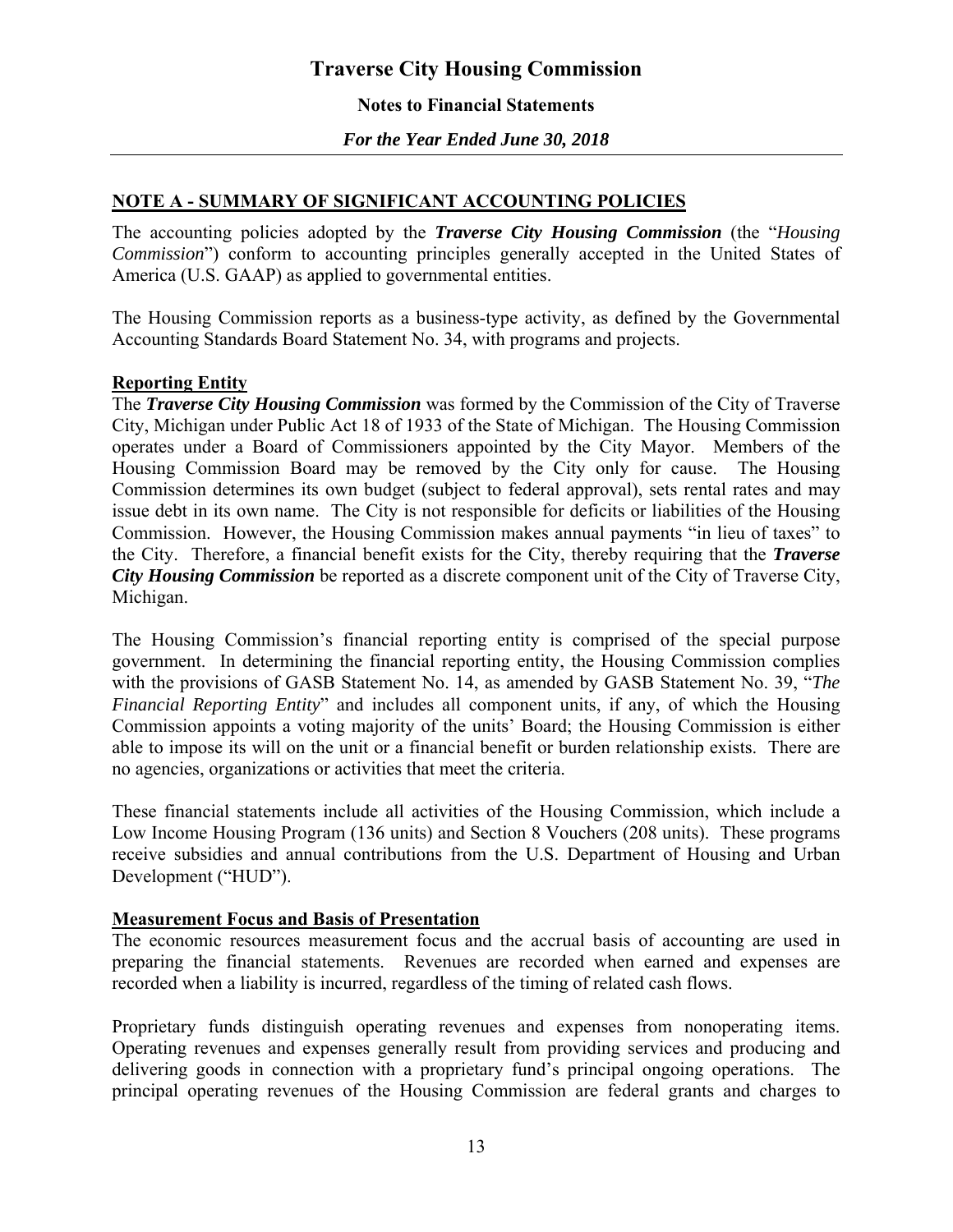**Notes to Financial Statements** 

*For the Year Ended June 30, 2018* 

customers for services. Operating expenses include housing assistance payments, administrative expenses, tenant services, utilities, maintenance, insurance and depreciation on capital assets. All revenues and expenses not meeting this definition are reported as nonoperating revenues and expenses. Following is a description of the Housing Commission's programs:

Project MI080000001 accounts for the revenue and related operations of the Public and Indian Housing grant and the Capital Fund Program.

14.871 Section 8 Housing Choice Vouchers Programs, accounts for the revenue and related operations of the Section 8 vouchers grant program.

When both restricted and unrestricted resources are available for use, it is the Housing Commission's policy to use restricted resources first, then unrestricted resources as they are needed.

### **Assets,Liabilities and Equity**

### **Cash and Cash Equivalents**

Cash and cash equivalents consist of cash on hand, deposits in demand and time deposit accounts, money market deposits and certificates of deposits with original maturities of less than 90 days.

Cash and cash equivalents – restricted on the Statement of Net Position has been restricted for unspent loan proceeds, FSS escrow and future housing assistance payments to landlords.

### **Receivables and Payables**

All receivables and payables are reported at their gross value and, where appropriate, are reduced by the estimated portion that is expected to be uncollectible.

### **Prepaid Expenses**

Certain payments to vendors reflect costs applicable to future fiscal years and are recorded as prepaid expenses.

### **Investment in Joint Venture**

The Housing Commission has a \$75,000 investment with TCWFH, LLC. of which it owns 51%. It is expected that TCWFH, LLC will not have any significant financial activity to report in the Housing Commission's financial statements.

### **Capital Assets**

Capital assets, which include property, buildings and equipment, are reported in the financial statements. Capital assets are defined by the Housing Commission as assets with an initial, individual cost of more than \$1,500 and an estimated useful life in excess of two years. The costs of normal maintenance and repairs that do not add to the value of the asset or materially extend assets lives are not capitalized. Such assets are recorded at historical cost or estimated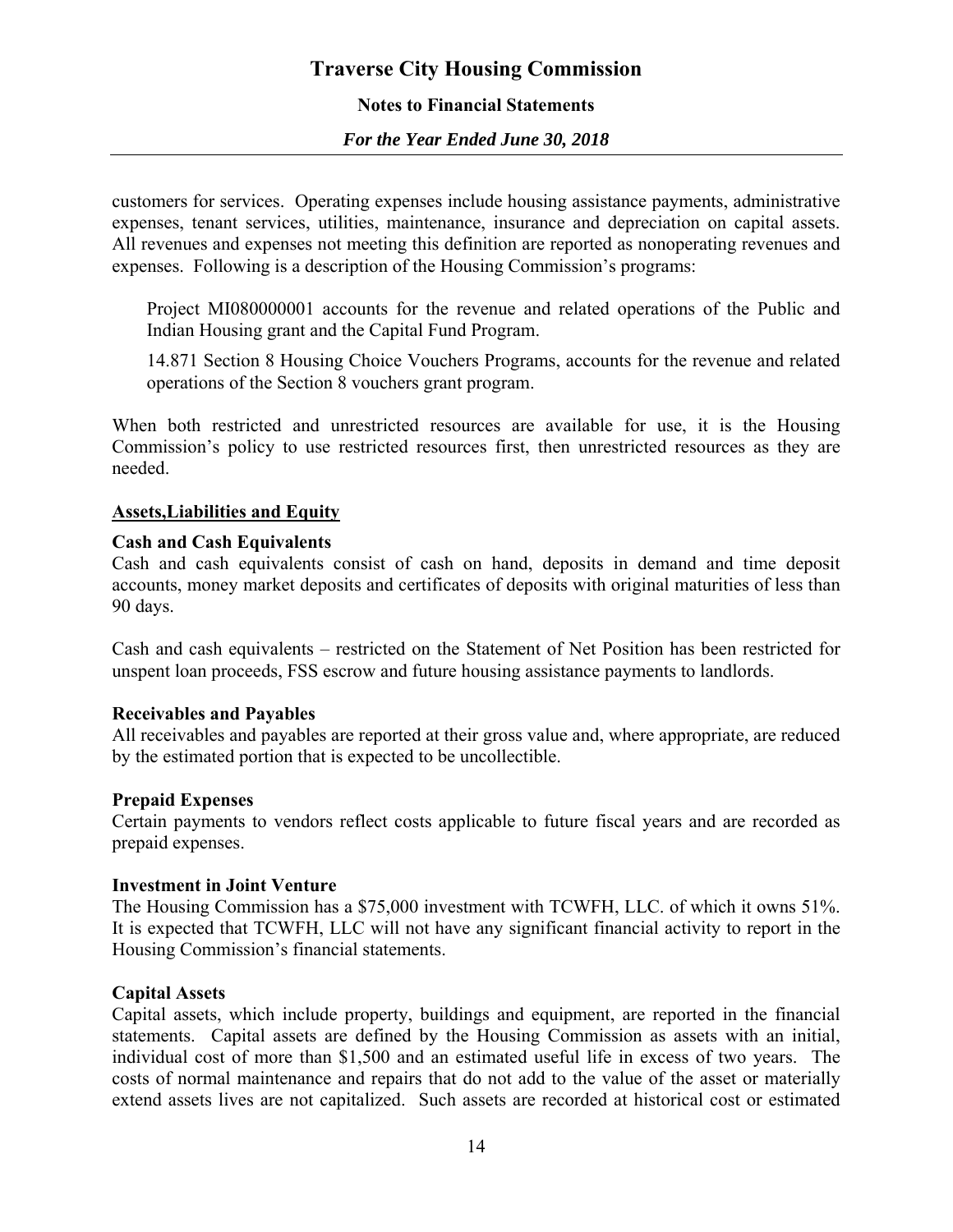**Notes to Financial Statements** 

*For the Year Ended June 30, 2018* 

historical cost if purchased or constructed. Donated capital assets are recorded at estimated fair market value at the date of donation.

Major outlays for capital assets and improvements are capitalized as projects are constructed. Interest incurred during the construction phase of capital assets of business-type activities is included as part of the capitalized value of the assets constructed.

Depreciation is recorded using the straight-line method over the following estimated useful lives:

| <b>Buildings</b>                                    | 10 to 40 years |
|-----------------------------------------------------|----------------|
| Furniture, equipment and machinery $-$ dwelling     | 7 years        |
| Furniture, equipment and machinery – administration | 5 to 10 years  |

### **Compensated Absences**

It is the Housing Commission's policy to permit employees to accumulate a limited amount of earned but unused sick leave and vacation days. Employees of the Housing Commission are permitted to carryover 24 hours of unused sick days from one year to the next. Liabilities are recorded based on historical trends using short-term and long-term liabilities. Upon separation from the Housing Commission, employees will be paid their balance of unused vacation days.

#### **Other Current Liabilities**

This balance consists mainly of amounts held in the Family Self Sufficiency Escrow account.

### **Unearned Revenue**

Unearned revenue represents tenant revenue for the subsequent year that was collected prior to the end of the current fiscal year.

### **Equity**

Equity is classified as net position and reported as the following components:

*Net investment in capital assets* - Consists of capital assets, net of accumulated depreciation reduced by the outstanding balances of any bonds, mortgages, notes or other borrowing that are attributable to the acquisition, construction, or improvement of those assets.

*Restricted net position* – Consists of the Housing Commissions investment in ownership of TCWFH, LLC, a Michigan limited liability company. For the current year this amounted to \$75,000. The remaining \$26,817 consists of unspent loan proceeds.

*Unrestricted net position* - Consists of all other equity that does not meet the definition of "restricted" or "net investment in capital assets".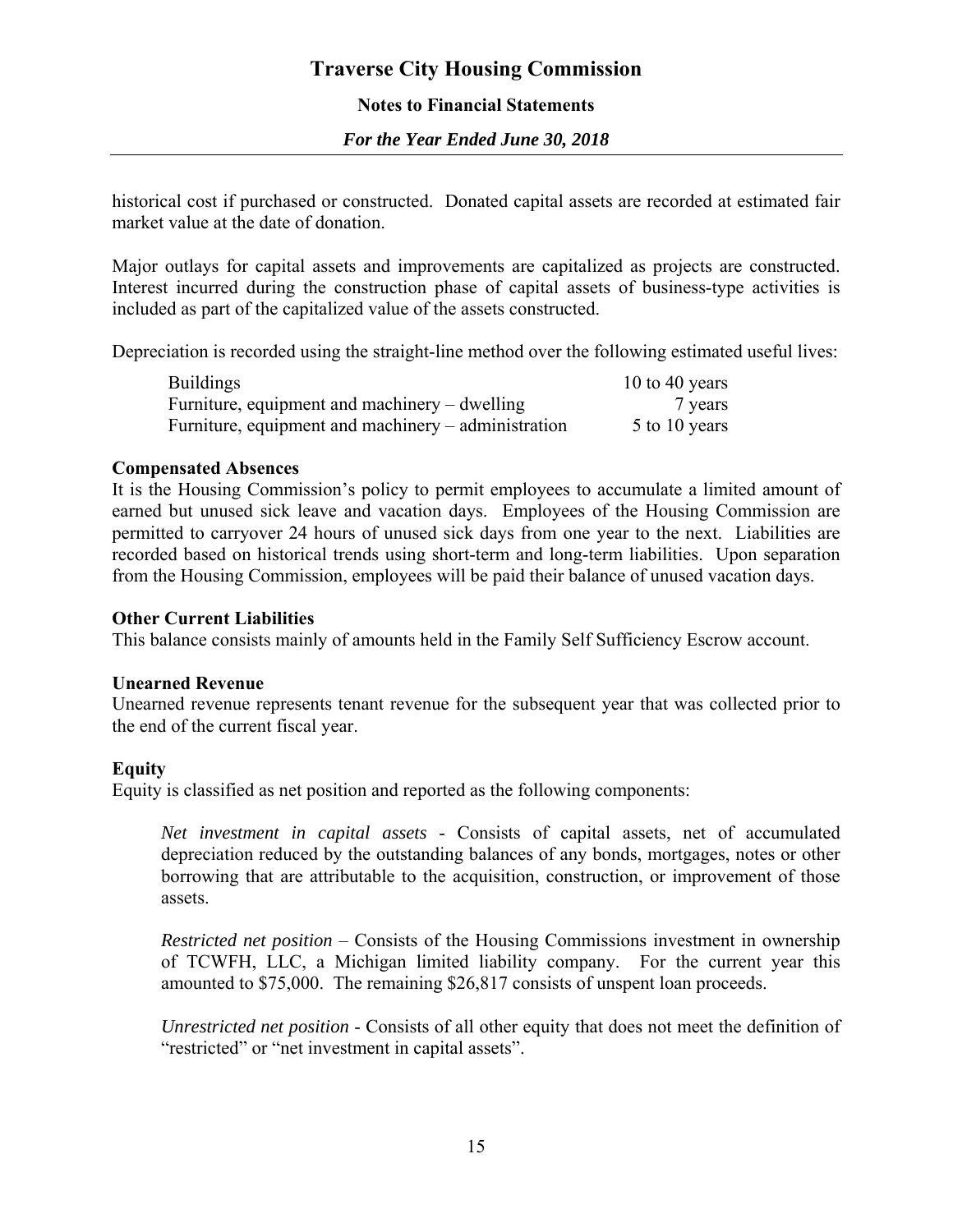### **Notes to Financial Statements**

### *For the Year Ended June 30, 2018*

#### **Revenues and Expenses**

Operating revenues and expenses are those that result from providing services and producing and delivering goods and/or services. Also included, all revenue and expenses not related to capital and related financing, noncapital financing, or investing activities. Expenses are classified as operating and nonoperating and are sub-classified by function, such as salaries, supplies, and contracted services.

#### **Estimates**

In preparing financial statements in conformity with U.S. GAAP, management is required to make estimates and assumptions that affect the reported amounts of assets and liabilities, the disclosures of contingent assets and liabilities at the date of the financial statements and the reported amounts of revenues and expenses during the reporting period. Actual results could differ from those estimates.

### **NOTE B - DETAILED NOTES ON TRANSACTION CLASSES / ACCOUNTS**

#### **Deposits and Investments**

At year-end, the carrying amount of the Housing Commission's deposits was as follows:

|                                                                                                                                                              | Carrying<br>Amount                          |
|--------------------------------------------------------------------------------------------------------------------------------------------------------------|---------------------------------------------|
| <b>Financial Statement Captions</b><br>Cash and cash equivalents<br>Cash and cash equivalents – restricted<br>Cash – tenant security deposits<br>Investments | \$<br>598,738<br>88,152<br>35,793<br>84,195 |
| Total                                                                                                                                                        | 806,878                                     |
| Notes to Financial Statements<br>Cash on hand<br>Demand deposits (checking)<br>Certificates of deposit                                                       | \$<br>281<br>722,402<br>84,195              |
| Total                                                                                                                                                        | 806,878                                     |

### **Deposit and Investment Risk**

State law limits the allowable investments and the maturities of some of the allowable investments as identified in the following list of authorized investments.

- Bonds, securities, other obligations and repurchase agreements of the United States, or an agency or instrumentality of the United States
- Certificates of deposit, savings accounts, deposit accounts or depository receipts of a qualified financial institution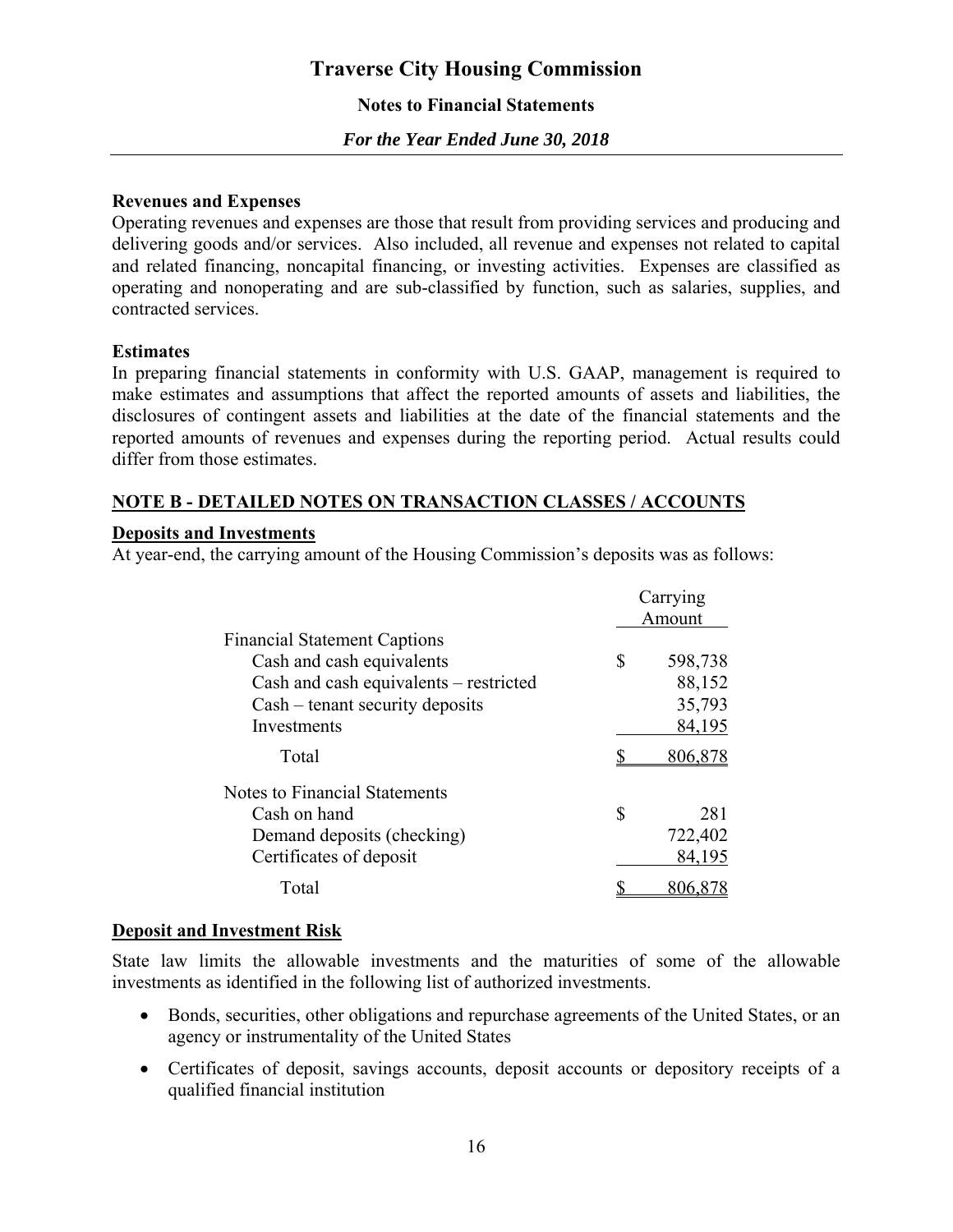### **Notes to Financial Statements**

### *For the Year Ended June 30, 2018*

- Commercial paper rated at the time of purchase within the 2 highest classifications established by not less than 2 standard rating services and that matures not more than 270 days after the date of purchase
- Bankers acceptances of United States banks
- Obligations of the State of Michigan and its political subdivisions that, at the time of purchase are rated as investment grade by at least one standard rating service
- Mutual funds registered under the investment company act of 1940 with the authority to purchase only investment vehicles that are legal for direct investment by a public corporation
- External investment pools as authorized by Public Act 20 as amended through December 31, 1997

### Inter*est Rate Risk*

The Housing Commission's investment policy does not have specific limits in excess of State law on investment maturities as a means of managing its exposure to fair value losses arising from increasing interest rates.

### *Credit Risk*

The Housing Commission's investment policy does not have specific limits in excess of State law on investment credit risk. At year-end, the Housing Commission had no investments and was therefore, not exposed to credit risk.

### *Custodial Credit Risk – Deposits*

Custodial credit risk is the risk that in the event of a bank failure, the Housing Commission's deposits may not be returned. State law does not require and the Housing Commission does not have a policy for deposit custodial credit risk. At year-end, the Housing Commission's entire bank balance of \$818,536 was not exposed to custodial credit risk because it was insured under FDIC.

### *Concentration of Credit Risk*

State law limits allowable investments but does not limit concentration of credit risk. The Housing Commission's investment policy does not have specific limits in excess of State law on concentration of credit risk. At year-end, The Housing Commission had no investments and was therefore, not exposed to concentration of credit risk.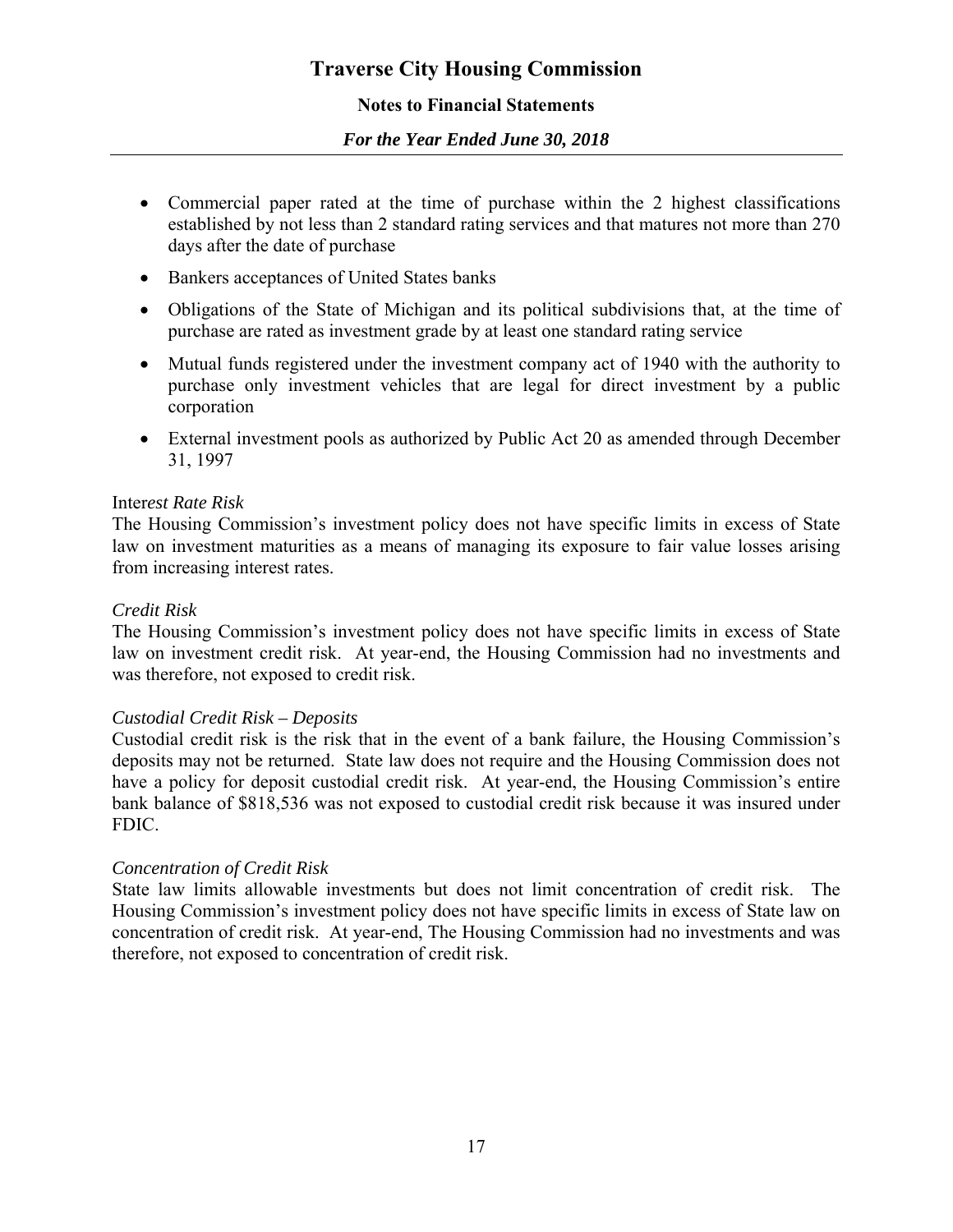### **Notes to Financial Statements**

*For the Year Ended June 30, 2018* 

### **Accounts Receivable**

The balance in accounts receivable was comprised of the following:

| Tenant receivables              | 8,150   |
|---------------------------------|---------|
| Allowance for doubtful accounts | (3,775) |
| Interest receivable             |         |
| Miscellaneous receivable        | 1.804   |
| Total receivables, net          |         |

### **Capital Assets**

Capital asset activity for the year was as follows:

|                                                                              | Beginning<br>Balance | Additions               | Disposals | Ending<br>Balance |
|------------------------------------------------------------------------------|----------------------|-------------------------|-----------|-------------------|
| Capital assets not being depreciated<br>Land                                 | \$<br>297,665        | $-$ \$<br><sup>\$</sup> |           | \$<br>297,665     |
| Capital assets being depreciated                                             |                      |                         |           |                   |
| Buildings and improvements                                                   | 8,179,432            | 117,773                 | (3,348)   | 8,293,857         |
| Furniture, equipment and<br>machinery – dwelling<br>Furniture, equipment and | 103,911              | 6,827                   | (9,160)   | 101,578           |
| $machinery - administration$                                                 | 279,726              |                         | (20, 258) | 259,468           |
| Total capital assets being depreciated                                       | 8,563,069            | 124,600                 | (32,766)  | 8,654,903         |
| Less accumulated depreciation                                                | (6,680,200)          | (249, 020)              | 32,766    | (6,896,454)       |
| Net capital assets being depreciated                                         | 1,882,869            | (124, 420)              |           | 1,758,449         |
| Total net capital assets                                                     | 2,180,534            | (124, 420)              |           | 2,056,114         |

### **Long-term Debt**

Following is a summary of changes in long-term debt for the year:

|                              |            |           |             |                  | Amount   |
|------------------------------|------------|-----------|-------------|------------------|----------|
|                              |            |           |             |                  | Due      |
|                              | Beginning  |           |             | Ending           | Within   |
|                              | Balance    | Additions | Deductions  | Balance          | One Year |
| HUD loan                     | 437,418 \$ |           | \$ (31,613) | \$<br>405,805 \$ | 33,213   |
| Lease / purchase agreement   | 181,924    |           | (29,098)    | 152,826          | 31,211   |
| Accrued compensated absences | 14,661     |           | (5,852)     | 8,809            | 5,806    |
| Total                        | 634,003    |           | (66, 563)   | 567,440          | 70,230   |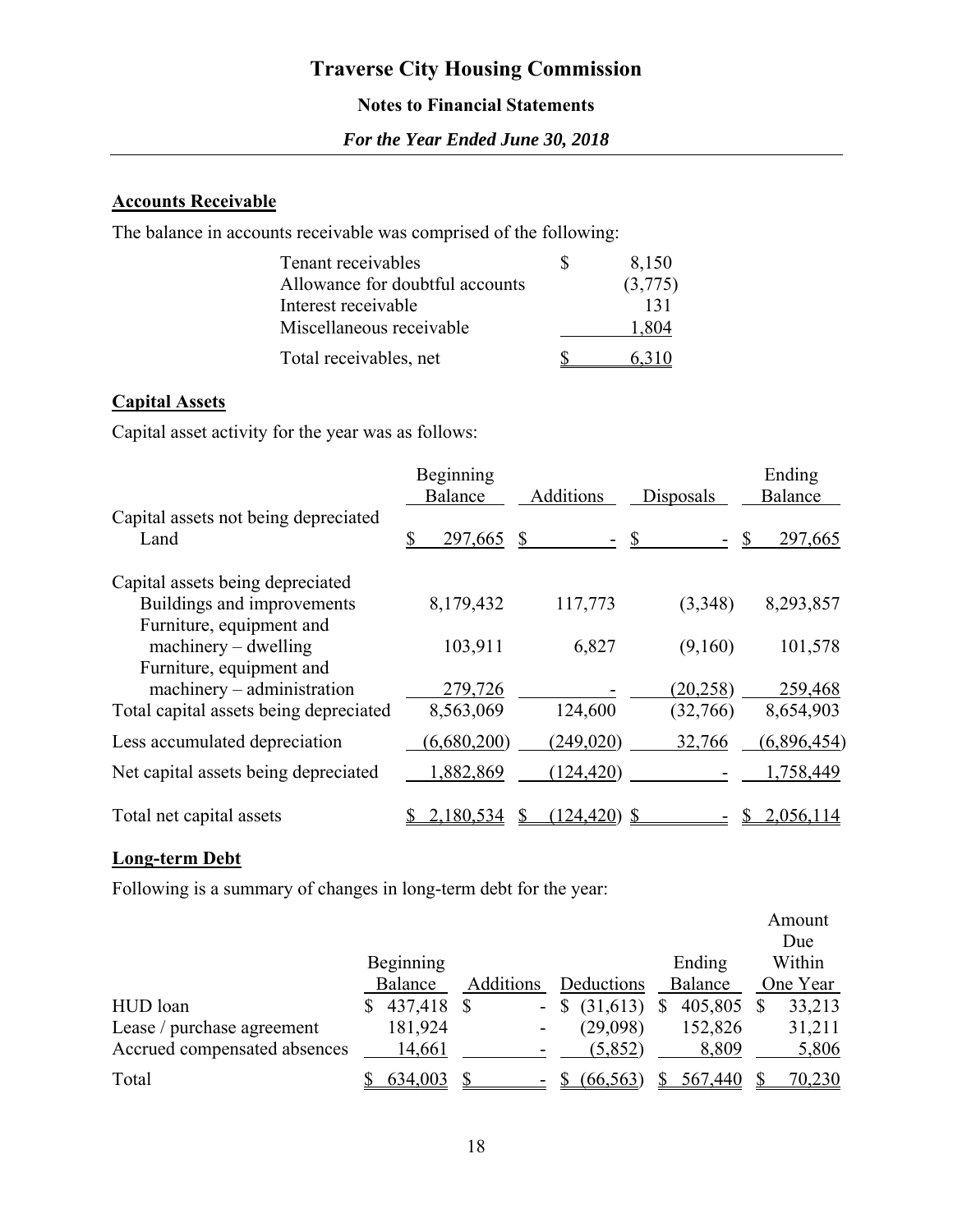**Notes to Financial Statements** 

*For the Year Ended June 30, 2018* 

The HUD loan was entered into in 2008, has an interest rate of 4.95% and matures in 2028. The lease purchase agreement was entered into in 2013 for the purpose of acquiring energy performance equipment, has an interest rate of 2.3% and matures in 2022.

Maturities of the HUD loan and lease purchase agreements are as follows:

| Year Ending |              |              |
|-------------|--------------|--------------|
| June 30,    | Principal    | Interest     |
| 2019        | \$<br>64,424 | \$<br>26,103 |
| 2020        | 67,600       | 22,900       |
| 2021        | 70,962       | 19,539       |
| 2022        | 74,490       | 16,010       |
| 2023        | 59,107       | 12,420       |
| 2024-2028   | 222,048      | 27,582       |
|             | 558,63       | 124.554      |

### **NOTE C - OTHER INFORMATION**

### **Concentration of Revenue**

The Housing Commission is dependent upon HUD to fund its operations through operating subsidies and capital funding grants. Total revenue received from HUD for 2018 and 2017 was \$1,473,619 or 68% and \$1,579,153 or 73% of revenue, respectively.

### **Contingencies**

Under the terms of certain Federal and State grants, periodic audits are required and certain costs may be questioned as not representing appropriate expenditures under the terms of the grants. Such audits could lead to reimbursement to the grantor agencies. Housing Commission management believes disallowances, if any, would be minimal.

### **Risk Management**

The Housing Commission is exposed to various risks of loss related to torts, theft of, damage to and destruction of assets, errors and omissions, injuries to employees and natural disasters. The Housing Commission maintains commercial insurance covering each of these risks of loss. Management believes such coverage is sufficient to preclude any significant uninsured losses to the Housing Commission. Settled claims have not exceeded this commercial coverage in any of the past three fiscal years.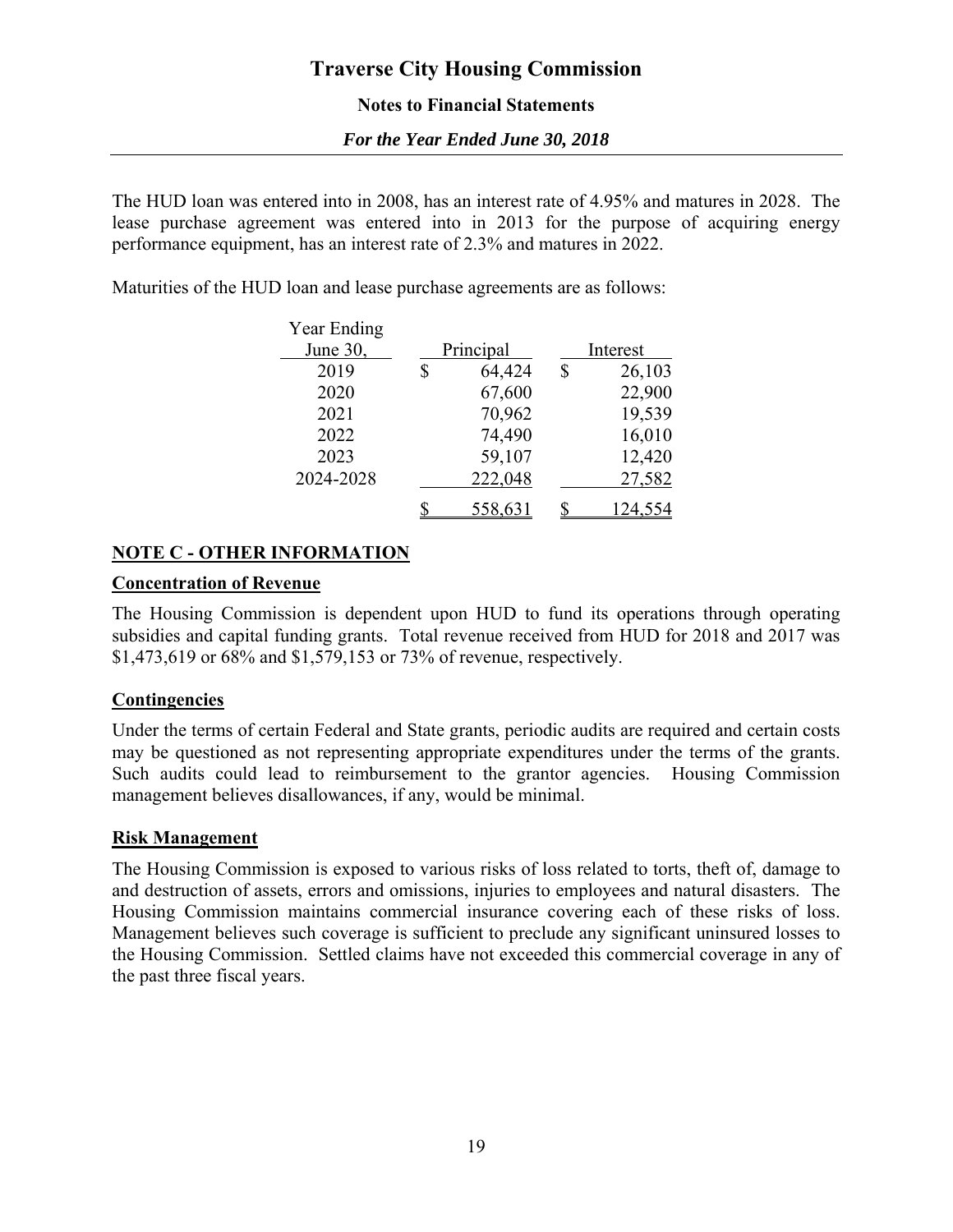### **Notes to Financial Statements**

*For the Year Ended June 30, 2018* 

#### **Employee Benefit Plan**

The Housing Commission participates in a 457 Deferred Compensation Pension Plan covering full-time employees that have completed a six-month probation period. Employees are not required to contribute to the Plan, however, if they do participate, the Housing Commission matches the employee contribution to the Plan up to 3% of the employees gross salary. Once a year, the Housing Commission contributes 4% of gross wages to the Plan for all full-time employees, whether or not they participate. Upon separation, accrued funds remain the property of the employee. During the fiscal year the Housing Commission contributed a total of \$19,466 and employees contributed \$10,223 to the Plan.

#### **Capital Fund Program**

The Housing Commission is awarded Capital Fund Program (CFP) grants on a calendar year basis from HUD. The Housing Commission is required to obligate each of the CFP grant years within two years of receiving the award and is required to expend those funds within four years. The following CFP grant years were expended and recognized as revenue and / or capital contributions during the year:

| CFP Grant | Amount       |  |
|-----------|--------------|--|
| Year      | Expended     |  |
| 2015      | \$<br>61,312 |  |
| 2016      | 43,482       |  |
| Total     | U4.          |  |

♦ ♦ ♦ ♦ ♦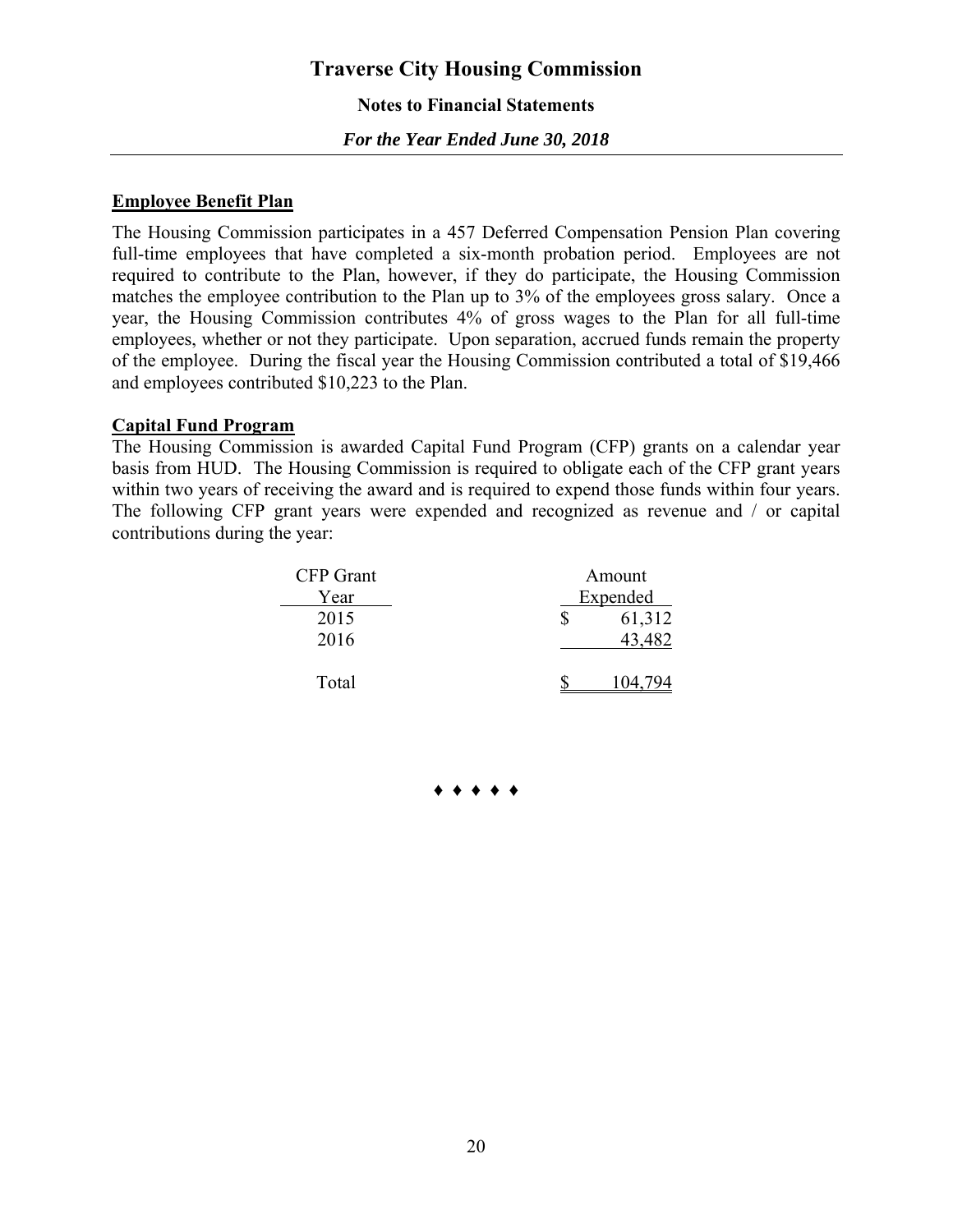#### **Traverse City Housing Commission Financial Data Schedule Project Balance Sheet** *June 30, 2018*

| Line<br>Item# | <b>Account Description</b>                                                  | Project<br>MI080000001 |
|---------------|-----------------------------------------------------------------------------|------------------------|
| 111           | Cash - Unrestricted                                                         | \$<br>472,989          |
| 112           | Cash - Restricted - Modernization and Development                           | 26,817                 |
| 114           | Cash - Tenant Security Deposits                                             | 35,793                 |
| 100           | <b>Total Cash</b>                                                           | 535,599                |
| 125           | Accounts Receivable - Miscellaneous                                         | 1,804                  |
| 126           | Accounts Receivable - Tenants                                               | 8,150                  |
| 126.1         | Allowance for Doubtful Accounts - Tenants                                   | (3,775)                |
| 129           | Accrued Interest Receivable                                                 | 131                    |
| 120           | Total Receivables, Net of Allowances for Doubtful Accounts                  | 6,310                  |
| 131           | Investments - Unrestricted                                                  | 84,195                 |
| 142           | Prepaid Expenses and Other Assets                                           | 28,402                 |
| 150           | <b>Total Current Assets</b>                                                 | 654,506                |
| 161           | Land                                                                        | 297,665                |
| 162           | <b>Buildings</b>                                                            | 8,293,857              |
| 163           | Furniture, Equipment & Machinery - Dwellings                                | 101,578                |
| 164           | Furniture, Equipment & Machinery - Administration                           | 253,411                |
| 166           | <b>Accumulated Depreciation</b>                                             | (6,891,763)            |
| 160           | Total Capital Assets, Net of Accumulated Depreciation                       | 2,054,748              |
| 176           | Investment in Joint Venture                                                 | 75,000                 |
| 180           | <b>Total Non-Current Assets</b>                                             | 2,129,748              |
| 290           | <b>Total Assets</b>                                                         | \$<br>2,784,254        |
|               |                                                                             |                        |
| 312           | Accounts Payable <= 90 Days                                                 | \$<br>10,076           |
| 321           | Accrued Wage/Payroll Taxes Payable                                          | 9,615                  |
| 322           | Accrued Compensated Absences - Current Portion                              | 4,873                  |
| 333           | Accounts Payable - Other Government                                         | 25,227                 |
| 341           | <b>Tenant Security Deposits</b>                                             | 35,793                 |
| 342           | <b>Unearned Revenues</b>                                                    | 4,058                  |
| 343           | Current Portion of Long-term Debt - Capital Projects/Mortgage Revenue Bonds | 64,424                 |
| 346           | Accrued Liabilities - Other                                                 | 9,899                  |
| 310           | <b>Total Current Liabilities</b>                                            | 163,965                |
| 351           | Long-term Debt, Net of Current - Capital Projects/Mortgage Revenue          | 494,207                |
| 354           | Accrued Compensated Absences - Non-Current                                  | 2,703                  |
| 350           | <b>Total Non-Current Liabilities</b>                                        | 496,910                |
| 300           | <b>Total Liabilities</b>                                                    | 660,875                |
| 508.4         | Net Investment in Capital Assets                                            | 1,496,117              |
| 511.4         | <b>Restricted Net Position</b>                                              | 101,817                |
| 512.4         | Unrestricted Net Position                                                   | 525,445                |
| 513           | Total Equity - Net Assets / Position                                        | 2,123,379              |
| 600           | Total Liab., Def. Inflow of Res., and Equity - Net Assets / Position        | \$<br>2,784,254        |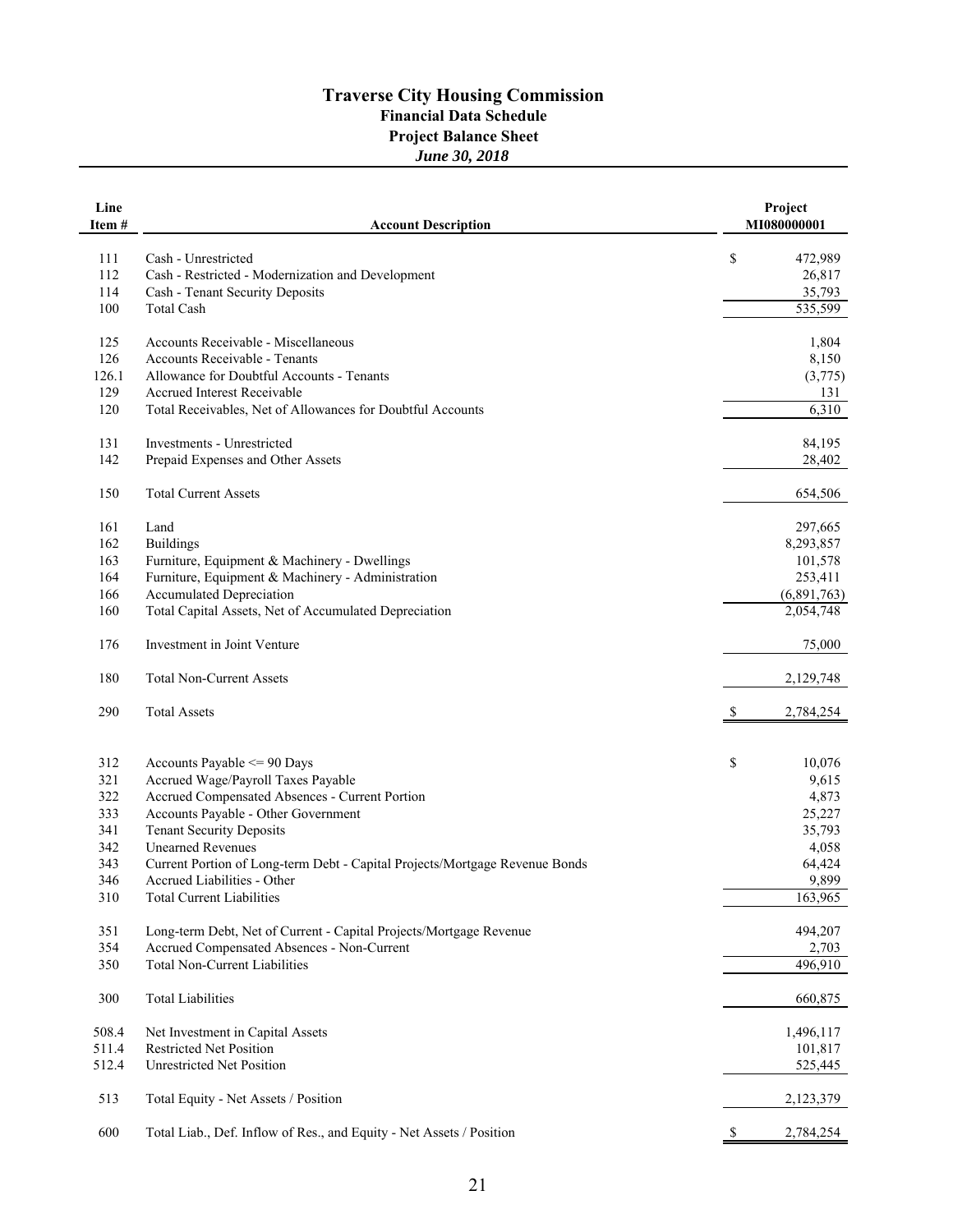#### **Traverse City Housing Commission Financial Data Schedule Project Income Statement** *For the Year Ended June 30, 2018*

| Line<br>Item#  | <b>Account Description</b>                                                                      | <b>Total</b><br>Projects | Project<br>MI080000001   | Operating<br><b>Fund Program</b> | <b>Capital Fund</b><br>Program |
|----------------|-------------------------------------------------------------------------------------------------|--------------------------|--------------------------|----------------------------------|--------------------------------|
| 70300          | Net Tenant Rental Revenue                                                                       | \$<br>431,676            | <sup>\$</sup><br>431,676 | $\mathsf{s}$<br>431,676          | s                              |
| 70400          | Tenant Revenue - Other                                                                          | 1,115                    | 1,115                    | 1,115                            |                                |
| 70500          | <b>Total Tenant Revenue</b>                                                                     | 432,791                  | 432,791                  | 432,791                          |                                |
| 70600          | HUD PHA Operating Grants                                                                        | 243,751                  | 243,751                  | 243,751                          |                                |
| 70610          | Capital Grants                                                                                  | 104,794                  | 104,794                  |                                  | 104,794                        |
| 70800          | Other Government Grants                                                                         | 75,000                   | 75,000                   | 75,000                           |                                |
| 71100          | Investment Income - Unrestricted                                                                | 2,515                    | 2,515                    | 2,515                            |                                |
| 71500          | Other Revenue                                                                                   | 158,332                  | 158,332                  | 158,332                          |                                |
| 70000          | <b>Total Revenue</b>                                                                            | 1,017,183                | 1,017,183                | 912,389                          | 104,794                        |
| 91100          | <b>Administrative Salaries</b>                                                                  | 127,924                  | 127,924                  | 127,924                          |                                |
| 91200          | <b>Auditing Fees</b>                                                                            | 3,000                    | 3,000                    | 3,000                            |                                |
| 91400          | Advertising and Marketing                                                                       | 444                      | 444                      | 444                              |                                |
| 91500<br>91600 | Employee Benefit Contributions - Administrative<br>Office Expenses                              | 40,921<br>45,004         | 40,921<br>45,004         | 40,921<br>45,004                 |                                |
| 91700          | Legal Expense                                                                                   | 5,549                    | 5,549                    | 5,549                            |                                |
| 91800          | Travel                                                                                          | 4,910                    | 4,910                    | 4,910                            |                                |
| 91900          | Other                                                                                           | 6,279                    | 6,279                    | 6,279                            |                                |
| 91000          | Total Operating - Administrative                                                                | 234,031                  | 234,031                  | 234,031                          | $\sim$                         |
| 92400          | Tenant Services - Other                                                                         | 45,290                   | 45,290                   | 45,290                           |                                |
| 92500          | <b>Total Tenant Services</b>                                                                    | 45,290                   | 45,290                   | 45,290                           |                                |
| 93100          | Water                                                                                           | 15,395                   | 15,395                   | 15,395                           |                                |
| 93200          | Electricity                                                                                     | 130,384                  | 130,384                  | 130,384                          |                                |
| 93300          | Gas                                                                                             | 15,989                   | 15,989                   | 15,989                           |                                |
| 93000          | <b>Total Utilities</b>                                                                          | 161,768                  | 161,768                  | 161,768                          | ä,                             |
| 94100          | Ordinary Maintenance and Operations - Labor                                                     | 103,633                  | 103,633                  | 103,633                          |                                |
| 94200          | Ordinary Maintenance and Operations - Materials and Other                                       | 23,144                   | 23,144                   | 23,144                           |                                |
| 94300          | Ordinary Maintenance and Operations Contracts                                                   | 116,156                  | 116,156                  | 116,156                          |                                |
| 94500          | Employee Benefit Contributions - Ordinary Maintenance                                           | 36,166                   | 36,166                   | 36,166                           |                                |
| 94000          | Total Maintenance                                                                               | 279,099                  | 279,099                  | 279,099                          | ÷.                             |
| 96140          | All Other Insurance                                                                             | 29,206                   | 29,206                   | 29,206                           |                                |
| 96100          | Total Insurance Premiums                                                                        | 29,206                   | 29,206                   | 29,206                           | ÷.                             |
|                |                                                                                                 |                          |                          |                                  |                                |
| 96210          | Compensated Absences                                                                            | (4,529)                  | (4,529)                  | (4, 529)                         |                                |
| 96300<br>96400 | Payments in Lieu of Taxes<br>Bad Debt - Tenant Rents                                            | 25,227<br>799            | 25,227<br>799            | 25,227<br>799                    |                                |
| 96000          | Total Other General Expenses                                                                    | 21,497                   | 21,497                   | 21,497                           | ÷.                             |
|                |                                                                                                 |                          |                          |                                  |                                |
| 96710<br>96720 | Interest on Mortgage (or Bonds) Payable                                                         | 20,941<br>8,202          | 20,941                   | 8,202                            | 20,941                         |
| 96700          | Interest on Notes Payable (Short and Long Term)<br>Total Interest Expense and Amortization Cost | 29,143                   | 8,202<br>29,143          | 8,202                            | 20,941                         |
|                |                                                                                                 |                          |                          |                                  |                                |
| 96900          | <b>Total Operating Expenses</b>                                                                 | 800,034                  | 800,034                  | 779,093                          | 20,941                         |
| 97000<br>97100 | Excess of Operating Revenue over Operating Expenses                                             | 217,149                  | 217,149                  | 133,296                          | 83,853                         |
| 97400          | Extraordinary Maintenance<br>Depreciation Expense                                               | 1,244<br>248,414         | 1,244<br>248,414         | 1,244<br>240,329                 | 8,085                          |
| 90000          | <b>Total Expenses</b>                                                                           | 1,049,692                | 1,049,692                | 1,020,666                        | 29,026                         |
| 10000          | Excess (Deficiency) of Total Revenue Over (Under) Total Expenses                                | (32,509)                 | (32, 509)                | (108, 277)                       | 75,768                         |
| 11020          | Required Annual Debt Principal Payments                                                         | 60,711                   | 60,711                   | 29,099                           | 31,612                         |
| 11030          | <b>Beginning Equity</b>                                                                         | 2,155,888                | 2,155,888                | 2,155,888                        |                                |
| 11190<br>11210 | Unit Months Available<br>Number of Unit Months Leased                                           | 1,620<br>1,610           | 1,620<br>1,610           | 1,620<br>1,610                   |                                |
| 11270          | Excess Cash                                                                                     | 370,398                  | 370,398                  | 370,398                          |                                |
| 11620          | <b>Building Purchases</b>                                                                       | 52,240                   | 52,240                   |                                  | 52,240                         |
| 13510          | CFFP Debt Service Payments                                                                      | 52,554                   | 52,554                   |                                  | 52,554                         |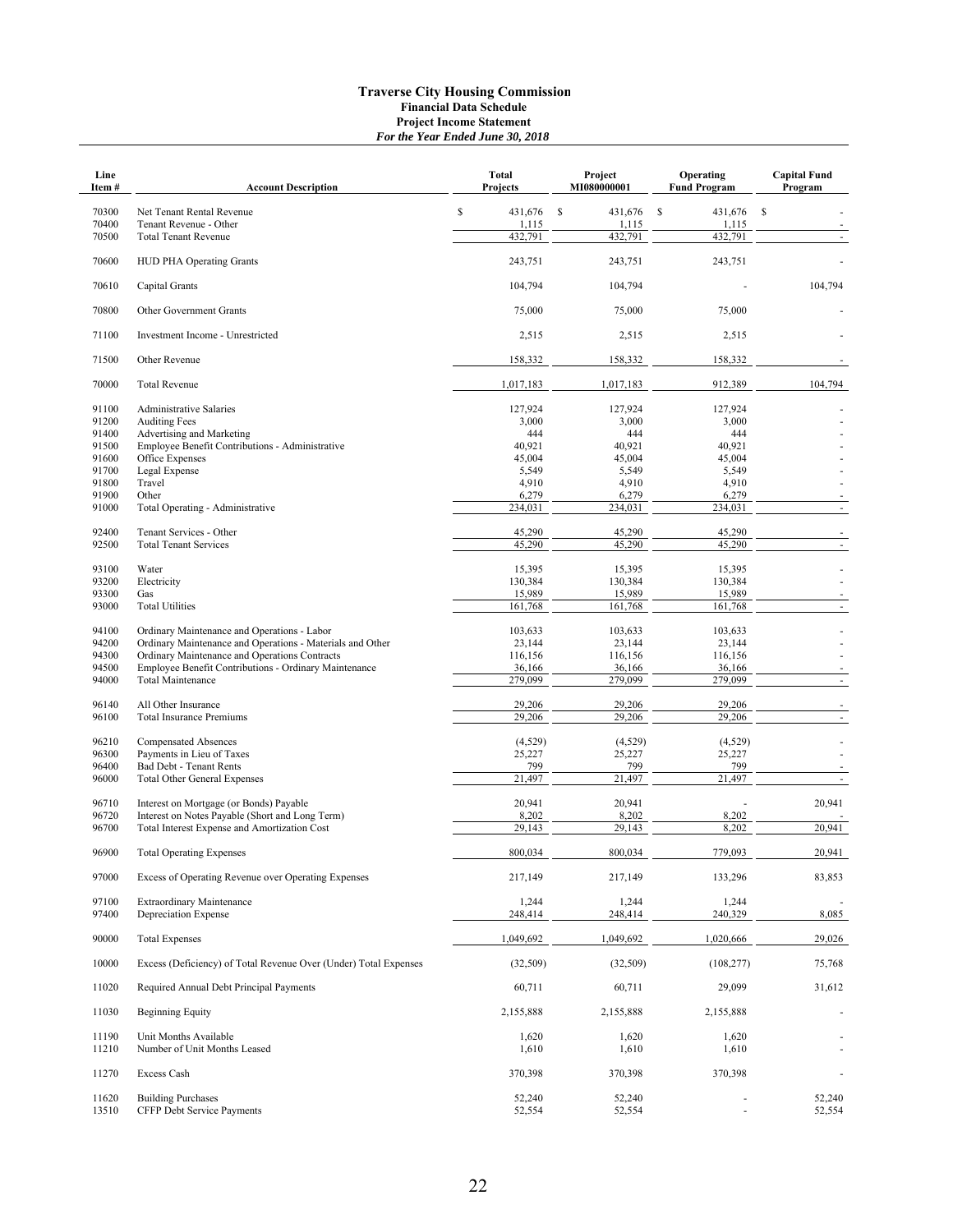### **Traverse City Housing Commission Financial Data Schedule**

### **Program Financials - Balance Sheet**

### *June 30, 2018*

| Line<br>Item# | <b>Account Description</b>                                           |               | 14.871<br><b>Housing</b><br><b>Choice</b><br><b>Vouchers</b> |
|---------------|----------------------------------------------------------------------|---------------|--------------------------------------------------------------|
| 111           | Cash - Unrestricted                                                  | \$            | 125,749                                                      |
| 115           | Cash - Restricted for Payment of Current Liabilities                 |               | 61,335                                                       |
| 100           | Total Cash                                                           |               | 187,084                                                      |
| 142           | Prepaid Expenses and Other Assets                                    |               | 281                                                          |
| 150           | <b>Total Current Assets</b>                                          |               | 187,365                                                      |
| 164           | Furniture, Equipment & Machinery - Administration                    |               | 6,057                                                        |
| 166           | <b>Accumulated Depreciation</b>                                      |               | (4,691)                                                      |
| 160           | Total Capital Assets, Net of Accumulated Depreciation                |               | 1,366                                                        |
| 180           | <b>Total Non-Current Assets</b>                                      |               | 1,366                                                        |
| 290           | <b>Total Assets</b>                                                  | $\mathcal{S}$ | 188,731                                                      |
| 312           | Accounts Payable $\leq$ 90 Days                                      | \$            | 1,850                                                        |
| 321           | Accrued Wage/Payroll Taxes Payable                                   |               | 3,490                                                        |
| 322           | Accrued Compensated Absences - Current Portion                       |               | 933                                                          |
| 345           | Other Current Liabilities                                            |               | 61,335                                                       |
| 310           | <b>Total Current Liabilities</b>                                     |               | 67,608                                                       |
| 354           | Accrued Compensated Absences - Non-Current                           |               | 300                                                          |
| 350           | <b>Total Non-Current Liabilities</b>                                 |               | 300                                                          |
| 300           | <b>Total Liabilities</b>                                             |               | 67,908                                                       |
| 508.4         | Net Investment in Capital Assets                                     |               | 1,366                                                        |
| 512.4         | <b>Unrestricted Net Position</b>                                     |               | 119,457                                                      |
| 513           | Total Equity - Net Assets / Position                                 |               | 120,823                                                      |
| 600           | Total Liab., Def. Inflow of Res., and Equity - Net Assets / Position | \$            | 188,731                                                      |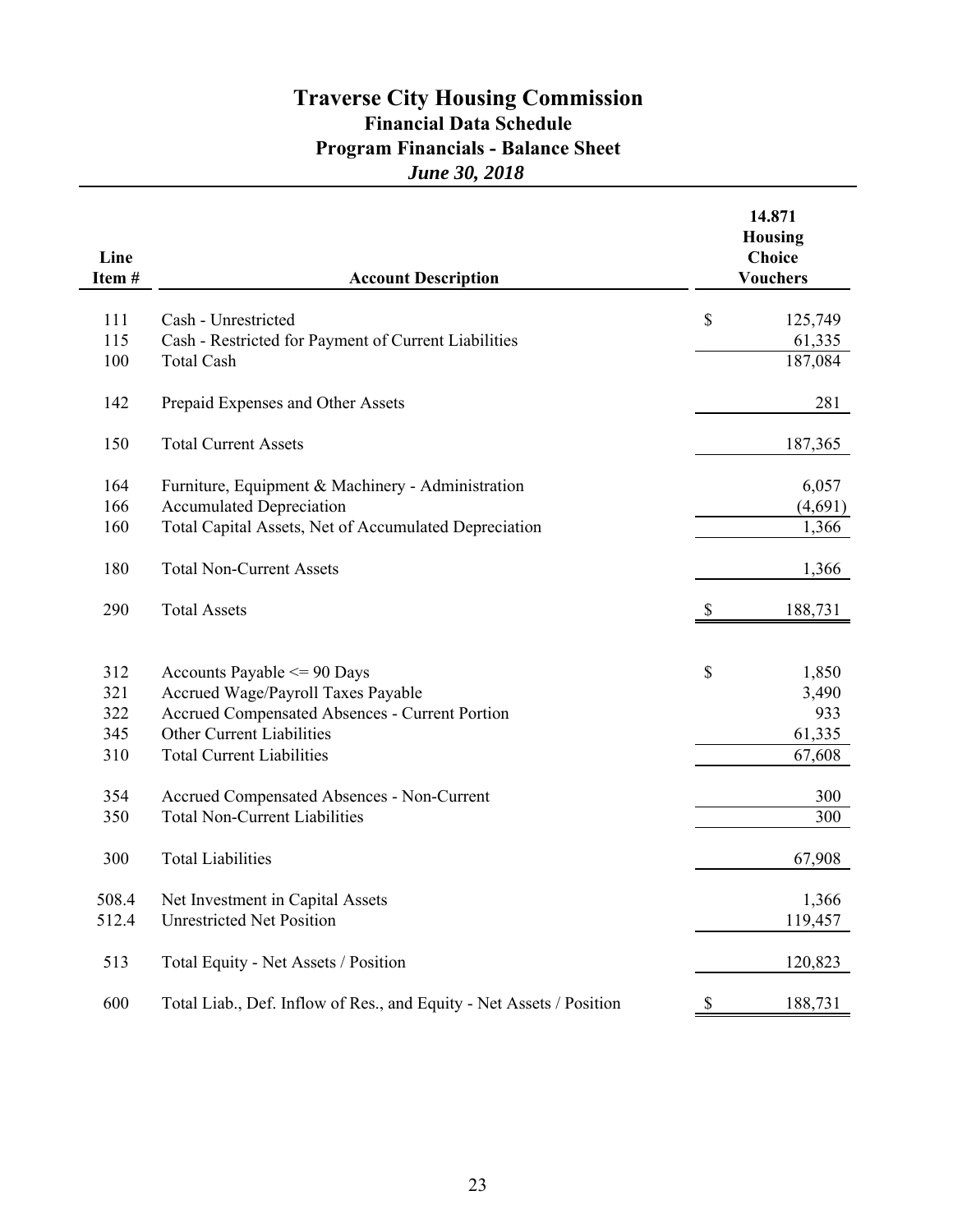### **Traverse City Housing Commission Financial Data Schedule Program Financials - Income Statement** *For the Year Ended June 30, 2018*

| Line<br>Item#  | <b>Account Description</b>                                       | 14.871<br><b>Housing</b><br><b>Choice</b><br><b>Vouchers</b> |
|----------------|------------------------------------------------------------------|--------------------------------------------------------------|
| 70600          | <b>HUD PHA Operating Grants</b>                                  | \$<br>1,125,074                                              |
| 71400          | Fraud Recovery                                                   | 2,550                                                        |
| 71500          | Other Revenue                                                    | 8,532                                                        |
| 70000          | <b>Total Revenue</b>                                             | 1,136,156                                                    |
| 91100          | <b>Administrative Salaries</b>                                   | 85,825                                                       |
| 91200          | <b>Auditing Fees</b>                                             | 3,000                                                        |
| 91500          | Employee Benefit Contributions - Administrative                  | 29,794                                                       |
| 91600          | Office Expenses                                                  | 16,874                                                       |
| 91700          | Legal Expenses                                                   | 781                                                          |
| 91800          | Travel                                                           | 1,959                                                        |
| 91900<br>91000 | Other<br>Total Operating - Administrative                        | 7,993<br>146,226                                             |
| 96200          | Other General Expenses                                           | 378                                                          |
| 96000          | <b>Total Other General Expenses</b>                              | 378                                                          |
| 96900          | <b>Total Operating Expenses</b>                                  | 146,604                                                      |
| 97000          | Excess of Operating Revenue over Operating Expenses              | 989,552                                                      |
| 97300          | Housing Assistance Payments                                      | 1,043,088                                                    |
| 97400          | Depreciation Expense                                             | 606                                                          |
| 90000          | <b>Total Expenses</b>                                            | $\overline{1,}190,298$                                       |
| 10000          | Excess (Deficiency) of Total Revenue Over (Under) Total Expenses | (54, 142)                                                    |
| 11030          | <b>Beginning Equity</b>                                          | 174,965                                                      |
| 11170          | <b>Administrative Fee Equity</b>                                 | 133,576                                                      |
| 11180          | Housing Assistance Payments Equity                               | (12,753)                                                     |
| 11190          | Unit Months Available                                            | 2,026                                                        |
| 11210          | Number of Unit Months Leased                                     | 1,968                                                        |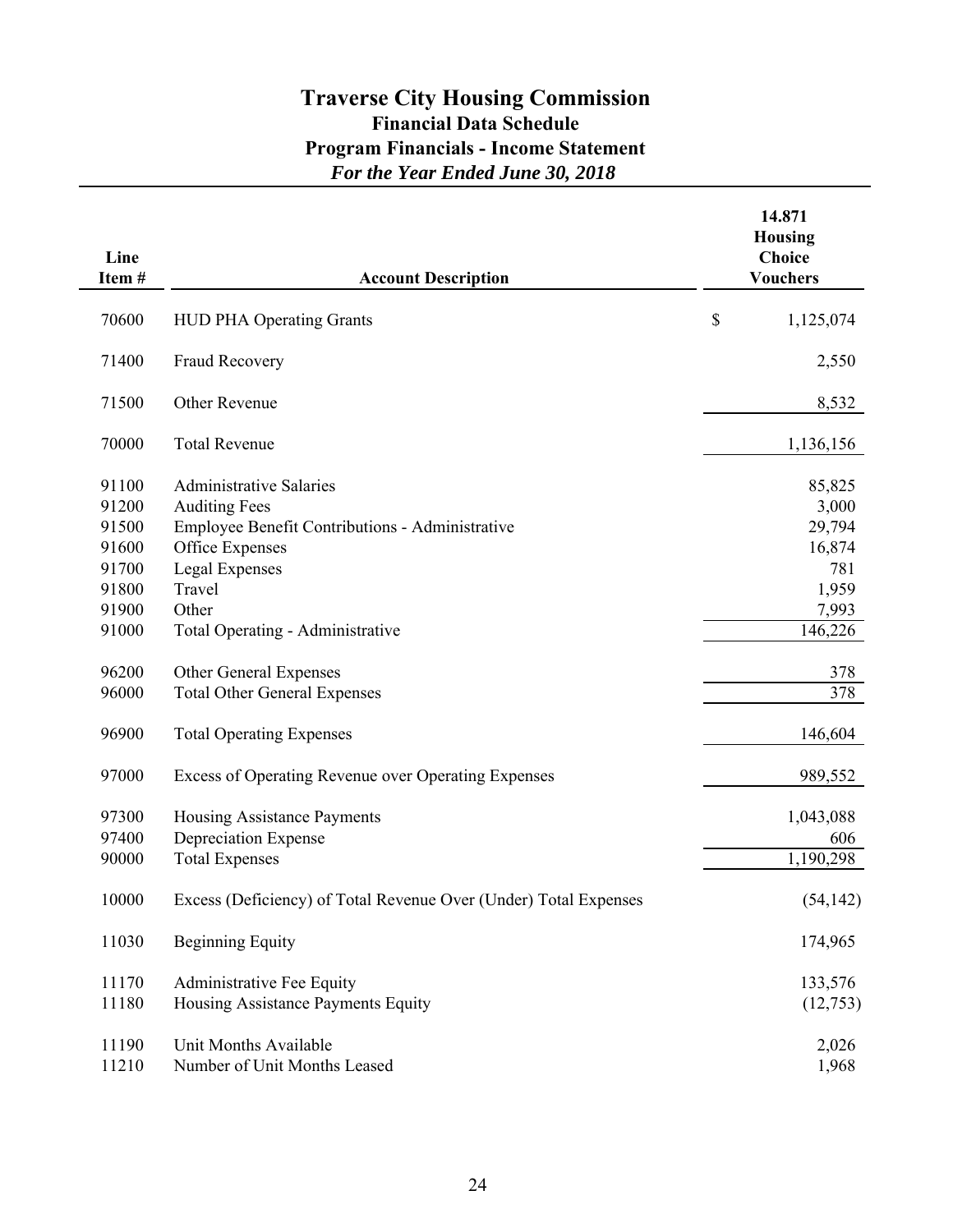### **Financial Data Schedule**

**PHA Financial Data - Balance Sheet**

#### *June 30, 2018*

| Line<br>Item# | <b>Account Description</b>                                           | Project<br><b>Totals</b> |    | Program<br><b>Totals</b> |    | Subtotal    | Total         |
|---------------|----------------------------------------------------------------------|--------------------------|----|--------------------------|----|-------------|---------------|
| 111           | Cash - Unrestricted                                                  | \$<br>472,989            | \$ | 125,749                  | \$ | 598,738     | \$<br>598,738 |
| 112           | Cash - Restricted - Modernization and Development                    | 26,817                   |    |                          |    | 26,817      | 26,817        |
| 114           | Cash - Tenant Security Deposits                                      | 35,793                   |    |                          |    | 35,793      | 35,793        |
| 115           | Cash - Restricted for Payment of Current Liabilities                 |                          |    | 61,335                   |    | 61,335      | 61,335        |
| 100           | <b>Total Cash</b>                                                    | 535,599                  |    | 187,084                  |    | 722,683     | 722,683       |
|               |                                                                      |                          |    |                          |    |             |               |
| 125           | Accounts Receivable - Miscellaneous                                  | 1,804                    |    |                          |    | 1,804       | 1,804         |
| 126           | <b>Accounts Receivable - Tenants</b>                                 | 8,150                    |    |                          |    | 8,150       | 8,150         |
| 126.1         | Allowance for Doubtful Accounts - Tenants                            | (3,775)                  |    |                          |    | (3,775)     | (3,775)       |
| 129           | <b>Accrued Interest Receivable</b>                                   | 131                      |    | $\blacksquare$           |    | 131         | 131           |
| 120           | Total Receivables, Net of Allowances for Doubtful Accounts           | 6,310                    |    | $\blacksquare$           |    | 6,310       | 6,310         |
| 131           | Investments - Unrestricted                                           | 84,195                   |    |                          |    | 84,195      | 84,195        |
| 142           | Prepaid Expenses and Other Assets                                    | 28,402                   |    | 281                      |    | 28,683      | 28,683        |
|               |                                                                      |                          |    |                          |    |             |               |
| 150           | <b>Total Current Assets</b>                                          | 654,506                  |    | 187,365                  |    | 841,871     | 841,871       |
| 161           | Land                                                                 | 297,665                  |    |                          |    | 297,665     | 297,665       |
| 162           | <b>Buildings</b>                                                     | 8,293,857                |    |                          |    | 8,293,857   | 8,293,857     |
| 163           | Furniture, Equipment & Machinery - Dwellings                         | 101,578                  |    | ÷,                       |    | 101,578     | 101,578       |
| 164           | Furniture, Equipment & Machinery - Administration                    | 253,411                  |    | 6,057                    |    | 259,468     | 259,468       |
| 166           | <b>Accumulated Depreciation</b>                                      | (6,891,763)              |    | (4,691)                  |    | (6,896,454) | (6,896,454)   |
| 160           | Total Capital Assets, Net of Accumulated Depreciation                | 2,054,748                |    | 1,366                    |    | 2,056,114   | 2,056,114     |
| 176           | Investment in Joint Venture                                          | 75,000                   |    |                          |    | 75,000      | 75,000        |
| 180           | <b>Total Non-Current Assets</b>                                      | 2,129,748                |    | 1,366                    |    | 2,131,114   | 2,131,114     |
| 290           | <b>Total Assets</b>                                                  | 2,784,254                | S  | 188,731                  | S  | 2,972,985   | 2,972,985     |
|               |                                                                      |                          |    |                          |    |             |               |
| 312           | Accounts Payable $\leq$ 90 Days                                      | \$<br>10,076             | \$ | 1,850                    | \$ | 11,926      | \$<br>11,926  |
| 321           | Accrued Wage/Payroll Taxes Payable                                   | 9,615                    |    | 3,490                    |    | 13,105      | 13,105        |
| 322           | Accrued Compensated Absences - Current Portion                       | 4,873                    |    | 933                      |    | 5,806       | 5,806         |
| 333           | Accounts Payable - Other Government                                  | 25,227                   |    | L,                       |    | 25,227      | 25,227        |
| 341           | <b>Tenant Security Deposits</b>                                      | 35,793                   |    |                          |    | 35,793      | 35,793        |
| 342           | <b>Unearned Revenues</b>                                             | 4,058                    |    | L,                       |    | 4,058       | 4,058         |
| 343           | Current Portion of Long-term Debt - Capital Projects/                |                          |    |                          |    |             |               |
|               | Mortgage Revenue Bonds                                               | 64,424                   |    |                          |    | 64,424      | 64,424        |
| 345           | Other Current Liabilities                                            |                          |    | 61,335                   |    | 61,335      | 61,335        |
| 346           | Accrued Liabilities - Other                                          | 9,899                    |    |                          |    | 9,899       | 9,899         |
| 310           | <b>Total Current Liabilities</b>                                     | 163,965                  |    | 67,608                   |    | 231,573     | 231,573       |
| 351           | Long-term Debt, Net of Current - Capital Projects/                   |                          |    |                          |    |             |               |
|               | Mortgage Revenue Bonds                                               | 494,207                  |    | $\blacksquare$           |    | 494,207     | 494,207       |
| 354           | Accrued Compensated Absences - Non-Current                           | 2,703                    |    | 300                      |    | 3,003       | 3,003         |
| 350           | <b>Total Non-Current Liabilities</b>                                 | 496,910                  |    | 300                      |    | 497,210     | 497,210       |
| 300           | <b>Total Liabilities</b>                                             | 660,875                  |    | 67,908                   |    | 728,783     | 728,783       |
| 508.4         | Net Investment in Capital Assets                                     | 1,496,117                |    | 1,366                    |    | 1,497,483   | 1,497,483     |
| 511.4         | <b>Restricted Net Position</b>                                       | 101,817                  |    |                          |    | 101,817     | 101,817       |
| 512.4         | <b>Unrestricted Net Position</b>                                     | 525,445                  |    | 119,457                  |    | 644,902     | 644,902       |
| 513           | Total Equity - Net Assets / Position                                 | 2,123,379                |    | 120,823                  |    | 2,244,202   | 2,244,202     |
| 600           | Total Liab., Def. Inflow of Res., and Equity - Net Assets / Position | \$<br>2,784,254          | \$ | 188,731                  | \$ | 2,972,985   | \$2,972,985   |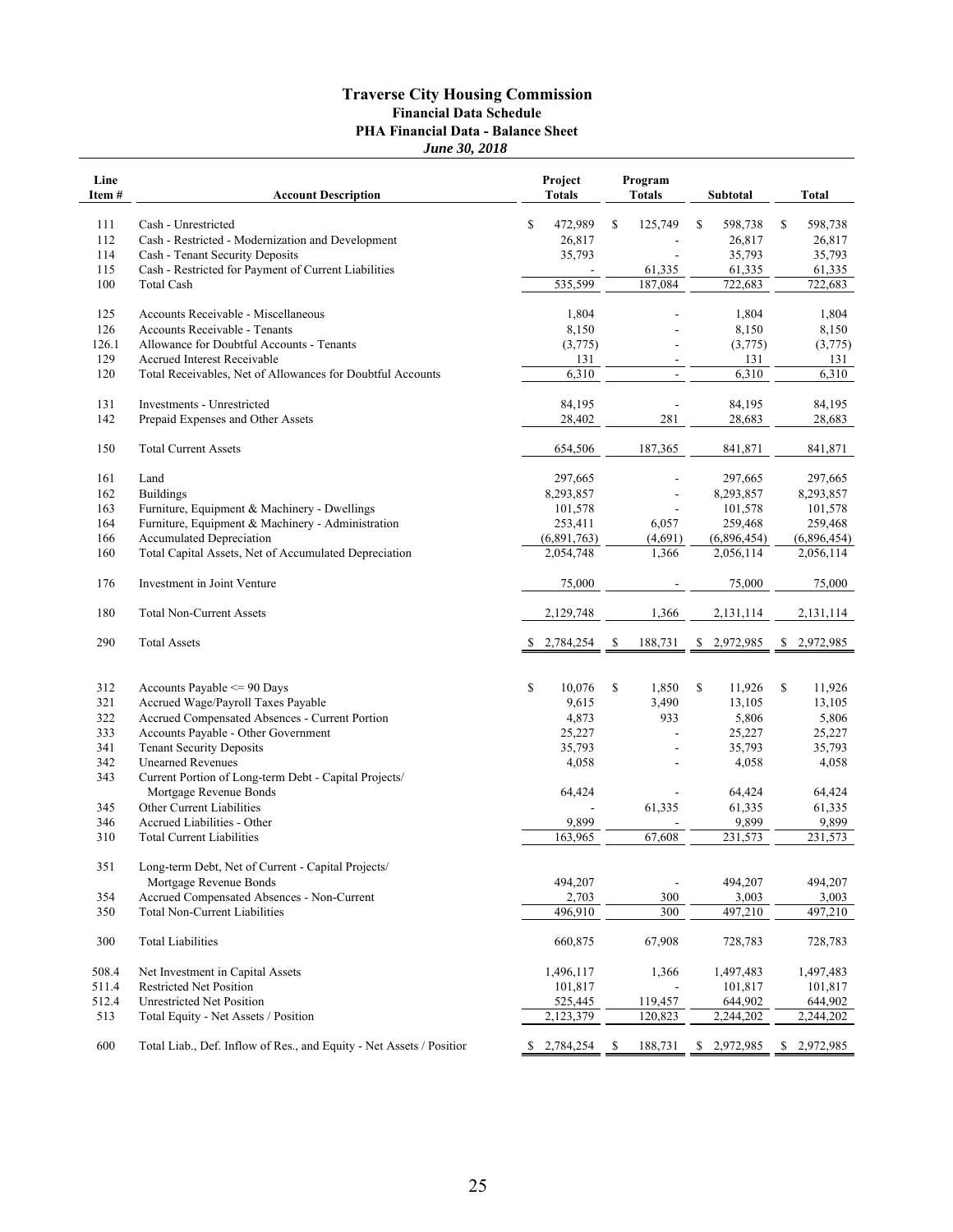#### **Traverse City Housing Commission Financial Data Schedule PHA Financial Data - Income Statement** *For the Year Ended June 30, 2018*

| Line<br>Item# | <b>Account Description</b>                                | Project<br><b>Totals</b> | Program<br><b>Totals</b> | Subtotal                 | <b>Total</b>  |
|---------------|-----------------------------------------------------------|--------------------------|--------------------------|--------------------------|---------------|
| 70300         | Net Tenant Rental Revenue                                 | \$<br>431,676            | S                        | <sup>\$</sup><br>431,676 | \$<br>431,676 |
| 70400         | Tenant Revenue - Other                                    | 1,115                    |                          | 1,115                    | 1,115         |
| 70500         | <b>Total Tenant Revenue</b>                               | 432,791                  |                          | 432,791                  | 432,791       |
|               |                                                           |                          |                          |                          |               |
| 70600         | HUD PHA Operating Grants                                  | 243,751                  | 1,125,074                | 1,368,825                | 1,368,825     |
| 70610         | Capital Grants                                            | 104,794                  |                          | 104,794                  | 104,794       |
| 70800         | Other Government Grants                                   | 75,000                   |                          | 75,000                   | 75,000        |
| 71100         | Investment Income - Unrestricted                          | 2,515                    |                          | 2,515                    | 2,515         |
| 71400         | Fraud Recovery                                            |                          | 2,550                    | 2,550                    | 2,550         |
| 71500         | Other Revenue                                             | 158,332                  | 8,532                    | 166,864                  | 166,864       |
| 70000         | <b>Total Revenue</b>                                      | 1,017,183                | 1,136,156                | 2,153,339                | 2,153,339     |
|               |                                                           |                          |                          |                          |               |
| 91100         | <b>Administrative Salaries</b>                            | 127,924                  | 85,825                   | 213,749                  | 213,749       |
| 91200         | <b>Auditing Fees</b>                                      | 3,000                    | 3,000                    | 6,000                    | 6,000         |
| 91400         | Advertising and Marketing                                 | 444                      |                          | 444                      | 444           |
| 91500         | Employee Benefit Contributions - Administrative           | 40,921                   | 29,794                   | 70,715                   | 70,715        |
| 91600         | Office Expenses                                           | 45,004                   | 16,874                   | 61,878                   | 61,878        |
| 91700         | Legal Expense                                             | 5,549                    | 781                      | 6,330                    | 6,330         |
| 91800         | Travel                                                    | 4,910                    | 1,959                    | 6,869                    | 6,869         |
| 91900         | Other                                                     | 6,279                    | 7,993                    | 14,272                   | 14,272        |
| 91000         | Total Operating - Administrative                          | 234,031                  | 146,226                  | 380,257                  | 380,257       |
| 92400         | Tenant Services - Other                                   | 45,290                   |                          | 45,290                   | 45,290        |
| 92500         | <b>Total Tenant Services</b>                              | 45,290                   | $\overline{\phantom{a}}$ | 45,290                   | 45,290        |
|               |                                                           |                          |                          |                          |               |
| 93100         | Water                                                     | 15,395                   |                          | 15,395                   | 15,395        |
| 93200         | Electricity                                               | 130,384                  |                          | 130,384                  | 130,384       |
| 93300         | Gas                                                       | 15,989                   |                          | 15,989                   | 15,989        |
| 93000         | <b>Total Utilities</b>                                    | 161,768                  | $\overline{\phantom{a}}$ | 161,768                  | 161,768       |
| 94100         | Ordinary Maintenance and Operations - Labor               | 103,633                  |                          | 103,633                  | 103,633       |
| 94200         | Ordinary Maintenance and Operations - Materials and Other | 23,144                   |                          | 23,144                   | 23,144        |
| 94300         | Ordinary Maintenance and Operations Contracts             | 116,156                  | $\overline{a}$           | 116,156                  | 116,156       |
| 94500         | Employee Benefit Contributions - Ordinary Maintenance     | 36,166                   |                          | 36,166                   | 36,166        |
| 94000         | <b>Total Maintenance</b>                                  | 279,099                  | $\overline{\phantom{a}}$ | 279,099                  | 279,099       |
| 96140         | All Other Insurance                                       | 29,206                   |                          | 29,206                   | 29,206        |
| 96100         | <b>Total Insurance Premiums</b>                           | 29,206                   | $\blacksquare$           | 29,206                   | 29,206        |
| 96200         | Other General Expenses                                    |                          | 378                      | 378                      | 378           |
| 96210         | <b>Compensated Absences</b>                               | (4,529)                  |                          | (4,529)                  | (4,529)       |
| 96300         | Payments in Lieu of Taxes                                 | 25,227                   |                          | 25,227                   | 25,227        |
| 96400         | Bad Debt - Tenant Rents                                   | 799                      |                          | 799                      | 799           |
| 96000         | <b>Total Other General Expenses</b>                       | 21,497                   | 378                      | 21,875                   | 21,875        |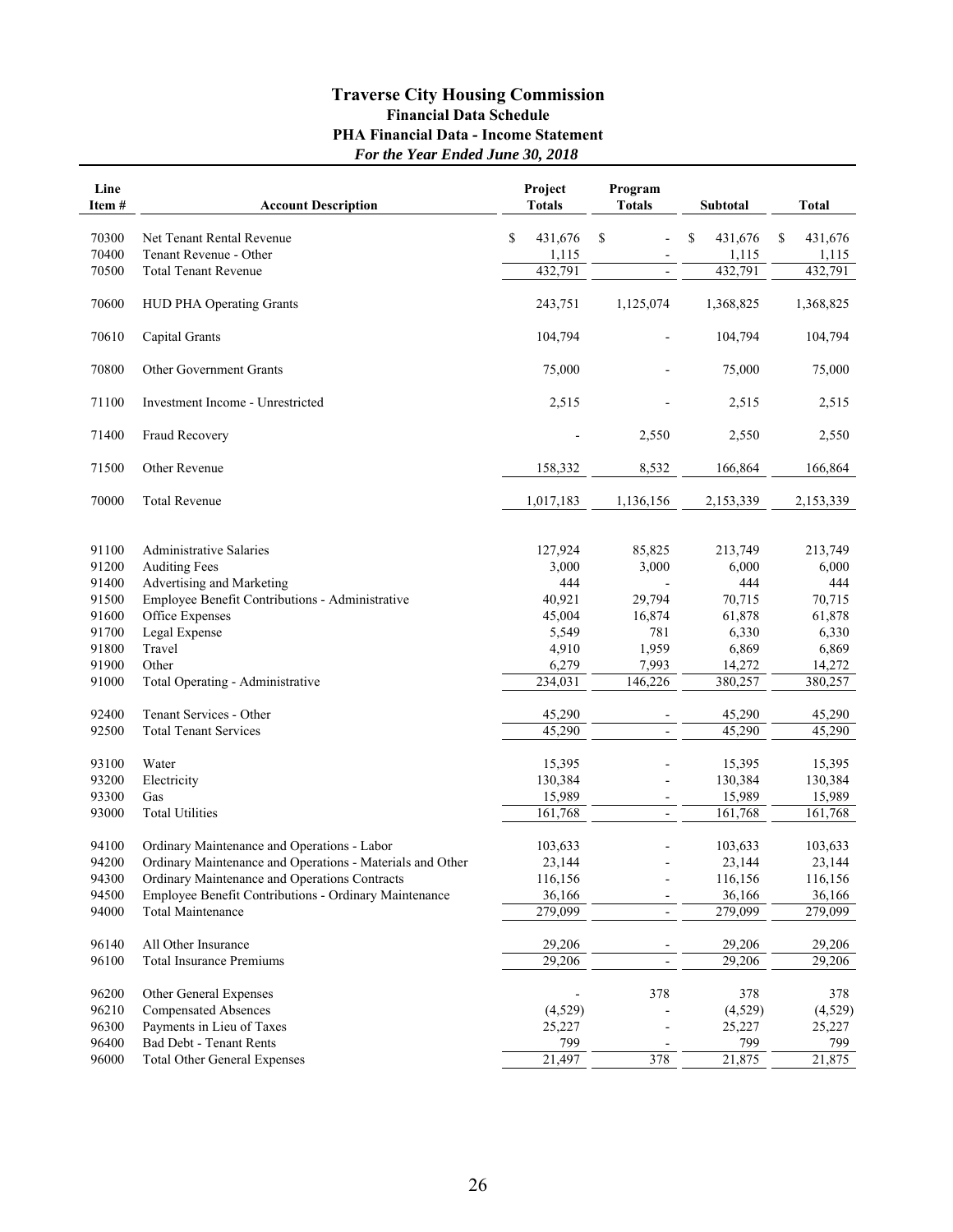#### **Traverse City Housing Commission Financial Data Schedule PHA Financial Data - Income Statement** *For the Year Ended June 30, 2018*

| Line<br>Item# | <b>Account Description</b>                                       | Project<br><b>Totals</b> | Program<br><b>Totals</b> | <b>Subtotal</b> | <b>Total</b> |
|---------------|------------------------------------------------------------------|--------------------------|--------------------------|-----------------|--------------|
| 96710         | Interest on Mortgage (or Bonds) Payable                          | \$<br>20,941             | \$                       | S<br>20,941     | S<br>20,941  |
| 96720         | Interest on Notes Payable (Short and Long Term)                  | 8,202                    |                          | 8,202           | 8,202        |
| 96700         | Total Interest Expense and Amortization Cost                     | 29,143                   | $\overline{\phantom{a}}$ | 29,143          | 29,143       |
| 96900         | <b>Total Operating Expenses</b>                                  | 800,034                  | 146,604                  | 946,638         | 946,638      |
| 97000         | Excess of Operating Revenue over Operating Expenses              | 217,149                  | 989,552                  | 1,206,701       | 1,206,701    |
| 97100         | <b>Extraordinary Maintenance</b>                                 | 1,244                    |                          | 1,244           | 1,244        |
| 97300         | Housing Assistance Payments                                      |                          | 1,043,088                | 1,043,088       | 1,043,088    |
| 97400         | Depreciation Expense                                             | 248,414                  | 606                      | 249,020         | 249,020      |
| 90000         | <b>Total Expenses</b>                                            | 1,049,692                | 1,190,298                | 2,239,990       | 2,239,990    |
| 10000         | Excess (Deficiency) of Total Revenue Over (Under) Total Expenses | (32,509)                 | (54, 142)                | (86,651)        | (86, 651)    |
| 11020         | Required Annual Debt Principal Payments                          | 60,711                   |                          | 60,711          | 60,711       |
| 11030         | <b>Beginning Equity</b>                                          | 2,155,888                | 174,965                  | 2,330,853       | 2,330,853    |
| 11170         | Administrative Fee Equity                                        | -                        | 133,576                  | 133,576         | 133,576      |
| 11180         | Housing Assistance Payments Equity                               |                          | (12,753)                 | (12,753)        | (12,753)     |
| 11190         | Unit Months Available                                            | 1,620                    | 2,026                    | 3,646           | 3,646        |
| 11210         | Number of Unit Months Leased                                     | 1,610                    | 1,968                    | 3,578           | 3,578        |
| 11270         | Excess Cash                                                      | 370,398                  |                          | 370,398         | 370,398      |
| 11620         | <b>Building Purchases</b>                                        | 52,240                   |                          | 52,240          | 52,240       |
| 13510         | <b>CFFP Debt Service Payments</b>                                | 52,554                   |                          | 52,554          | 52,554       |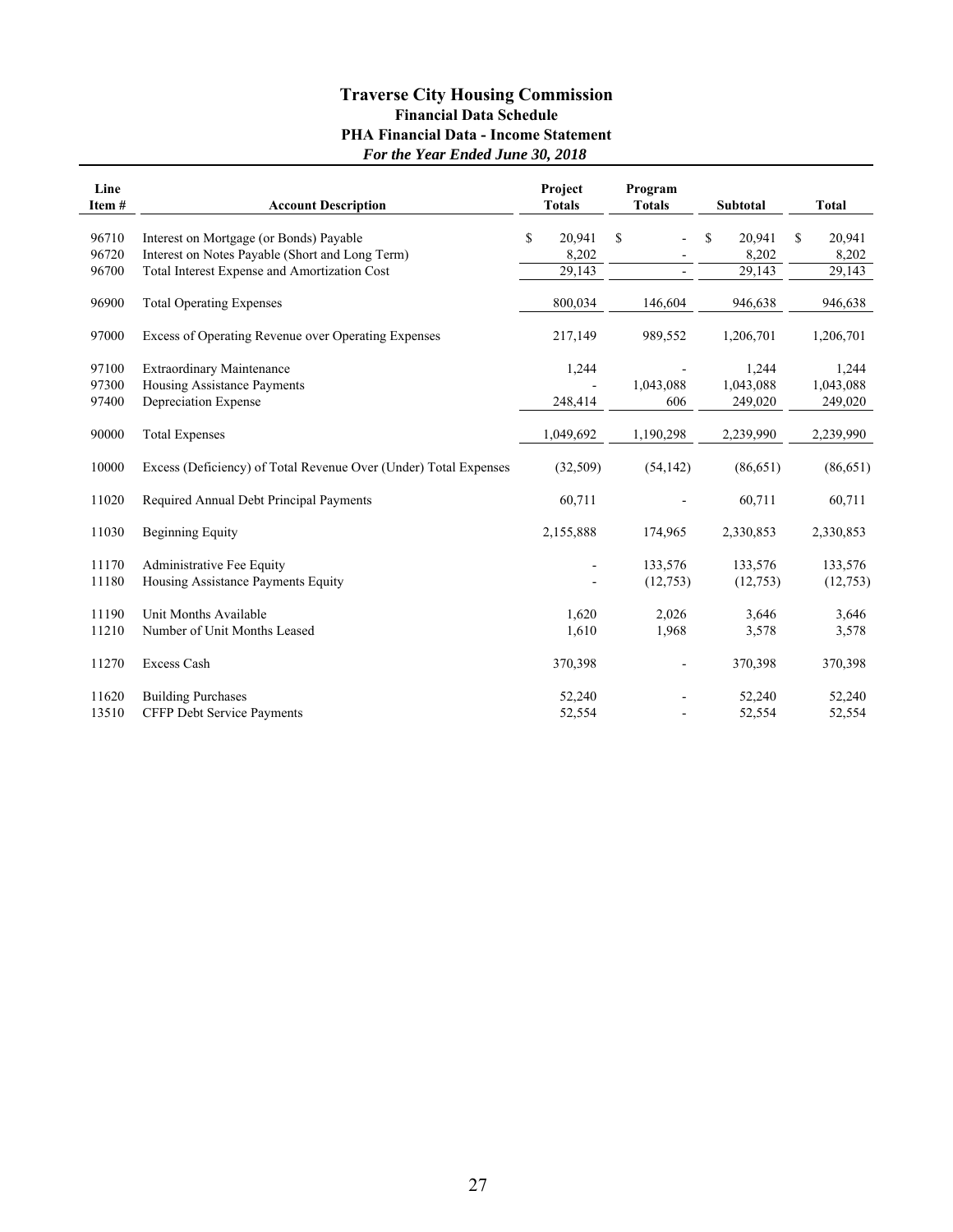

SMITH & KLACZKIEWICZ, PC Certified Public Accountants

Thomas J. Smith, CPA Robert R. Klaczkiewicz, CPA Robert R. Klaczkiewicz, CPA Robert R. Klaczkiewicz, CPA (989)<br>(989) 751-1167 (989) 751-3064 (989) 751-3064

A veteran owned business

### **INDEPENDENT AUDITOR'S REPORT ON INTERNAL CONTROL OVER FINANCIAL REPORTING AND ON COMPLIANCE AND OTHER MATTERS BASED ON AN AUDIT OF FINANCIAL STATEMENTS PERFORMED IN ACCORDANCE WITH** *GOVERNMENT AUDITING STANDARDS*

To the Board of Commissioners Traverse City Housing Commission Traverse City, MI

We have audited, in accordance with the auditing standards generally accepted in the United States of America and the standards applicable to financial audits contained in *Government Auditing Standards* issued by the Comptroller General of the United States, the financial statements of the business-type activities of the *Traverse City Housing Commission*, a component unit of the City of Traverse City, Michigan as of and for the year ended June 30, 2018, and the related notes to the financial statements, which collectively comprise the *Traverse City Housing Commission's* basic financial statements and have issued our report thereon dated November 16, 2018.

#### **Internal Control over Financial Reporting**

In planning and performing our audit of the financial statements, we considered the *Traverse City Housing Commission's* internal control over financial reporting (internal control) to determine the audit procedures that are appropriate in the circumstances for the purpose of expressing our opinions on the financial statements, but not for the purpose of expressing an opinion on the effectiveness of the *Traverse City Housing Commission's* internal control. Accordingly, we do not express an opinion on the effectiveness of the *Traverse City Housing Commission's* internal control.

A *deficiency in internal control* exists when the design or operation of a control does not allow management or employees, in the normal course of performing their assigned functions, to prevent, or detect and correct, misstatements on a timely basis. A *material weakness* is a deficiency, or a combination of deficiencies, in internal control, such that there is a reasonable possibility that a material misstatement of the entity's financial statements will not be prevented, or detected and corrected on a timely basis. A *significant deficiency* is a deficiency, or a combination of deficiencies, in internal control that is less severe than a material weakness, yet important enough to merit attention by those charged with governance.

Our consideration of internal control was for the limited purpose described in the first paragraph of this section and was not designed to identify all deficiencies in internal control that might be material weaknesses or, significant deficiencies. Given these limitations, during our audit we did not identify any deficiencies in internal control that we consider to be material weaknesses. However, material weaknesses may exist that have not been identified.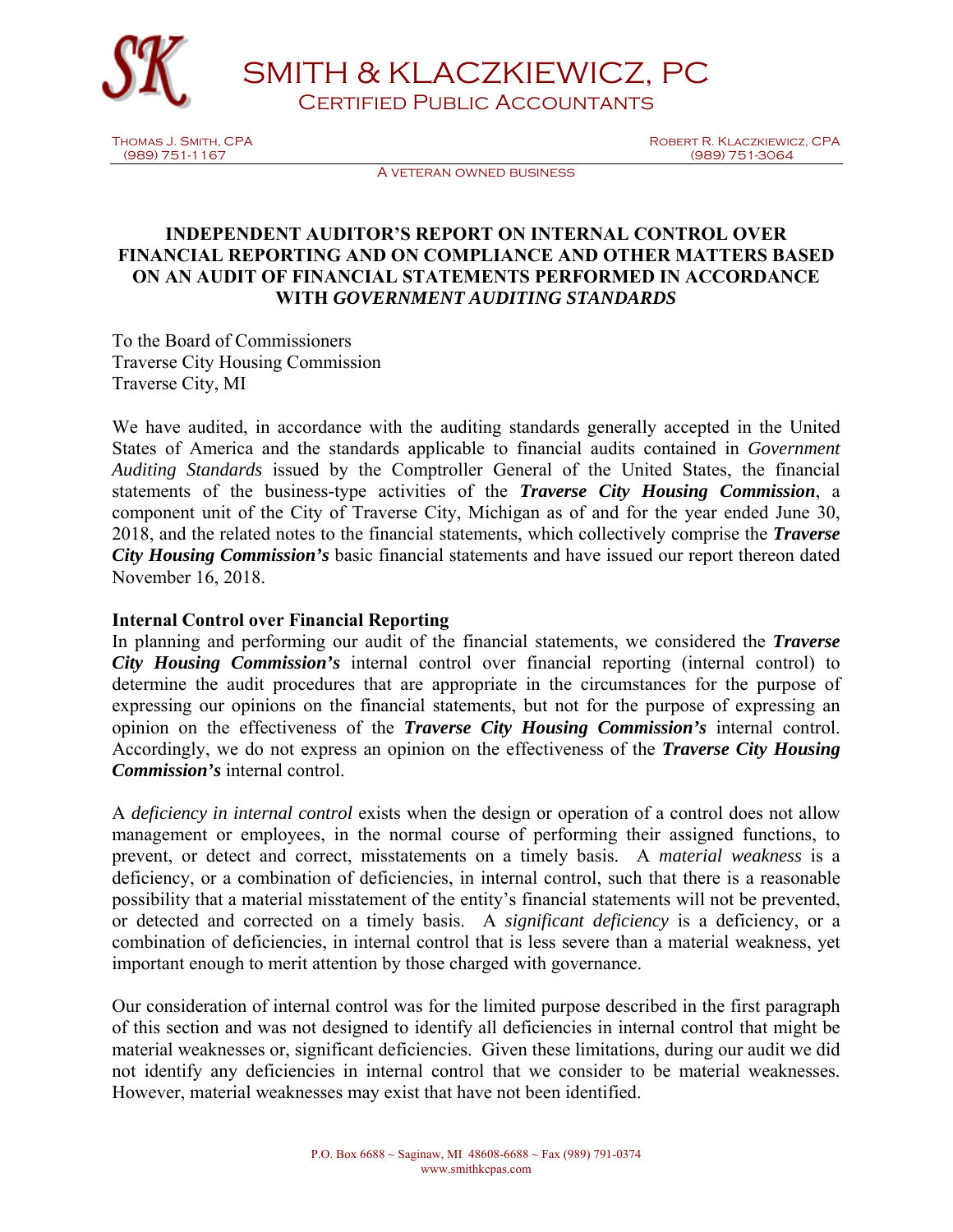#### **Compliance and Other Matters**

As part of obtaining reasonable assurance about whether the *Traverse City Housing Commission's* financial statements are free from material misstatement, we performed tests of its compliance with certain provisions of laws, regulations, contracts, and grant agreements, noncompliance with which could have a direct and material effect on the determination of financial statement amounts. However, providing an opinion on compliance with those provisions was not an objective of our audit, and accordingly, we do not express such an opinion. The results of our tests disclosed no instances of noncompliance or other matters that are required to be reported under *Government Auditing Standards*.

#### **Purpose of this Report**

The purpose of this report is solely to describe the scope of our testing of internal control and compliance and the results of that testing, and not to provide an opinion on the effectiveness of the entity's internal control or on compliance. This report is an integral part of an audit performed in accordance with *Government Auditing Standards* in considering the entity's internal control and compliance. Accordingly, this communication is not suitable for any other purpose.

Smith + Klacyhiavicy PC

*Saginaw, Michigan* November 16, 2018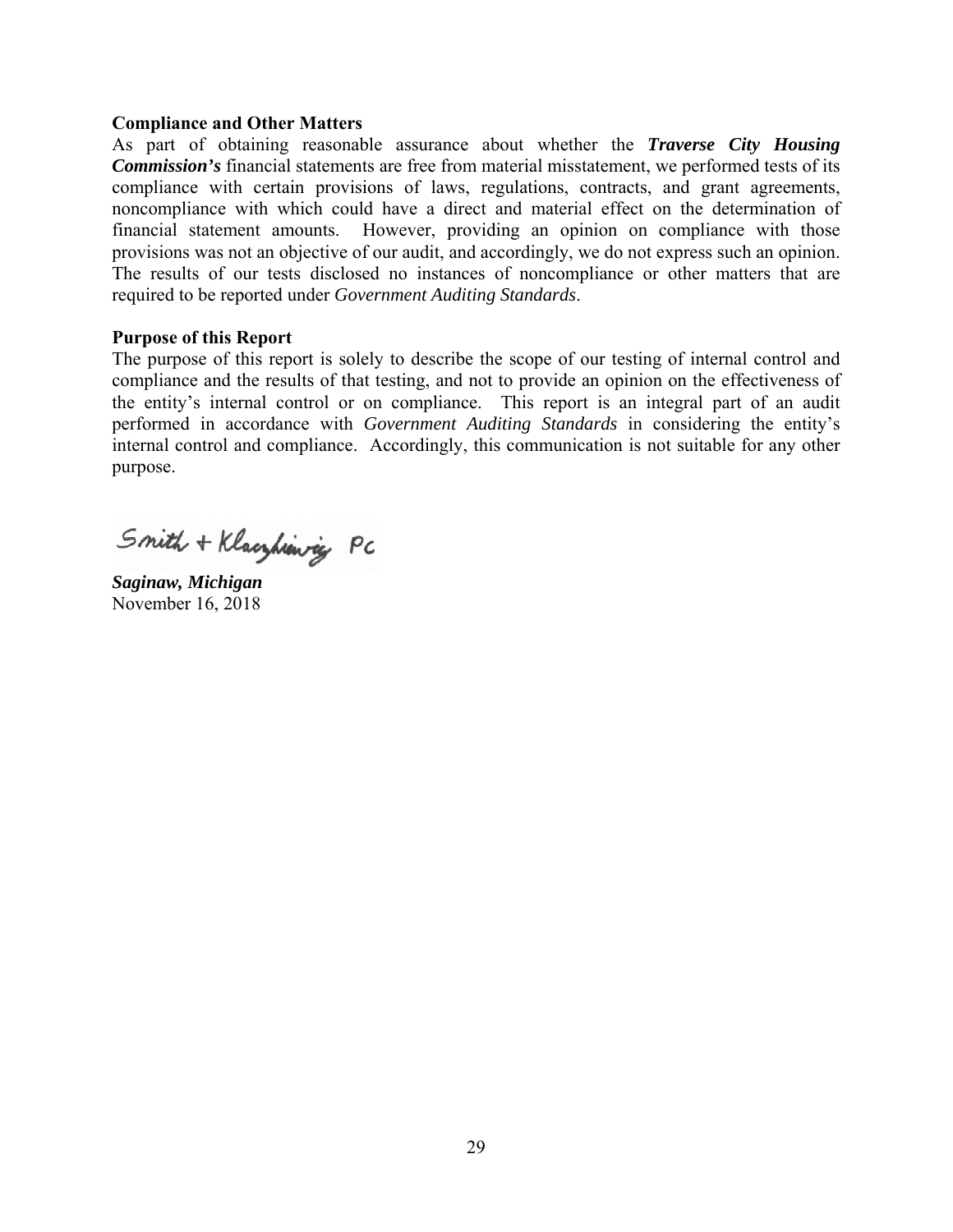

SMITH & KLACZKIEWICZ, PC Certified Public Accountants

Thomas J. Smith, CPA Robert R. Klaczkiewicz, CPA Robert R. Klaczkiewicz, CPA Robert R. Klaczkiewicz, CPA (989)<br>1989) 751-3064 (989) 751-3064 (989) 751-3064

A veteran owned business

### **INDEPENDENT AUDITOR'S REPORT ON COMPLIANCE FOR EACH MAJOR PROGRAM AND ON INTERNAL CONTROL OVER COMPLIANCE REQUIRED BY THE UNIFORM GUIDANCE**

To the Board of Commissioners Traverse City Housing Commission Traverse City, Michigan

### **Report on Compliance for Each Major Federal Program**

We have audited the *Traverse City Housing Commission's* compliance with the types of compliance requirements described in the *OMB Compliance Supplement* that could have a direct and material effect on each of the *Traverse City Housing Commission's* major federal programs for the year ended June 30, 2018. The *Traverse City Housing Commission's* major federal programs are identified in the summary of auditor's results section of the accompanying schedule of findings and questioned costs.

### *Management's Responsibility*

Management is responsible for compliance with federal statutes, regulations, and the terms and conditions of its federal awards applicable to its federal programs.

### *Auditor's Responsibility*

Our responsibility is to express an opinion on compliance for each of the *Traverse City Housing Commission's* major federal programs based on our audit of the types of compliance requirements referred to above. We conducted our audit of compliance in accordance with auditing standards generally accepted in the United States of America; the standards applicable to financial audits contained in *Government Auditing Standards*, issued by the Comptroller General of the United States; and the audit requirements of Title 2 U.S. *Code of Federal Regulations* Part 200, *Uniform Administrative Requirements, Cost Principles, and Audit Requirements for Federal Awards* (Uniform Guidance). Those standards and the Uniform Guidance require that we plan and perform the audit to obtain reasonable assurance about whether noncompliance with the types of compliance requirements referred to above that could have a direct and material effect on a major federal program occurred. An audit includes examining, on a test basis, evidence about the *Traverse City Housing Commission's* compliance with those requirements and performing such other procedures as we considered necessary in the circumstances.

We believe that our audit provides a reasonable basis for our opinion on compliance for each major federal program. However, our audit does not provide a legal determination of the *Traverse City Housing Commission's* compliance.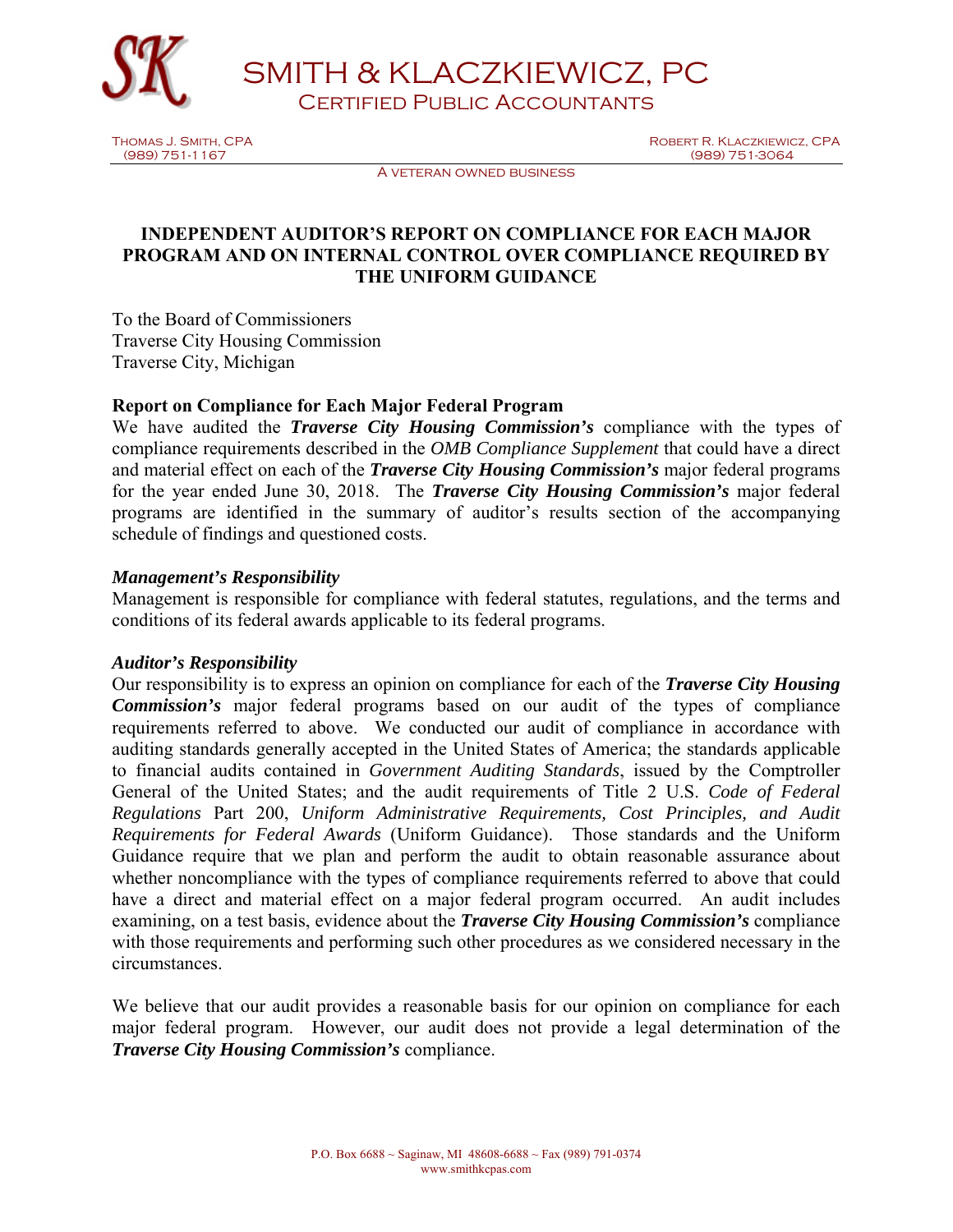#### *Opinion on Each Major Federal Program*

In our opinion, the *Traverse City Housing Commission* complied, in all material respects, with the types of compliance requirements referred to above that could have a direct and material effect on each of its major federal programs for the year ended June 30, 2018.

#### **Report on Internal Control over Compliance**

Management of the *Traverse City Housing Commission* is responsible for establishing and maintaining effective internal control over compliance with the types of compliance requirements referred to above. In planning and performing our audit of compliance, we considered the *Traverse City Housing Commission's* internal control over compliance with the types of requirements that could have a direct and material effect on each major federal program to determine the auditing procedures that are appropriate in the circumstances for the purpose of expressing an opinion on compliance for each major federal program and to test and report on internal control over compliance in accordance with the Uniform Guidance, but not for the purpose of expressing an opinion on the effectiveness of internal control over compliance. Accordingly, we do not express an opinion on the effectiveness of the *Traverse City Housing Commission's* internal control over compliance.

A *deficiency in internal control over compliance* exists when the design or operation of a control over compliance does not allow management or employees, in the normal course of performing their assigned functions, to prevent, or detect and correct, noncompliance with a type of compliance requirement of a federal program on a timely basis. A *material weakness in internal control over compliance* is a deficiency, or combination of deficiencies, in internal control over compliance, such that there is a reasonable possibility that material noncompliance with a type of compliance requirement of a federal program will not be prevented, or detected and corrected, on a timely basis. A *significant deficiency in internal control over compliance* is a deficiency, or a combination of deficiencies, in internal control over compliance with a type of compliance requirement of a federal program that is less severe than a material weakness in internal control over compliance, yet important enough to merit attention by those charged with governance.

Our consideration of internal control over compliance was for the limited purpose described in the first paragraph of this section and was not designed to identify all deficiencies in internal control over compliance that might be material weaknesses or significant deficiencies. We did not identify any deficiencies in internal control over compliance that we consider to be material weaknesses. However, material weaknesses may exist that have not been identified.

The purpose of this report on internal control over compliance is solely to describe the scope of our testing of internal control over compliance and the results of that testing based on the requirements of the Uniform Guidance. Accordingly, this report is not suitable for any other purpose.

Smith + Klacyhiavieg PC

*Saginaw, Michigan*  November 16, 2018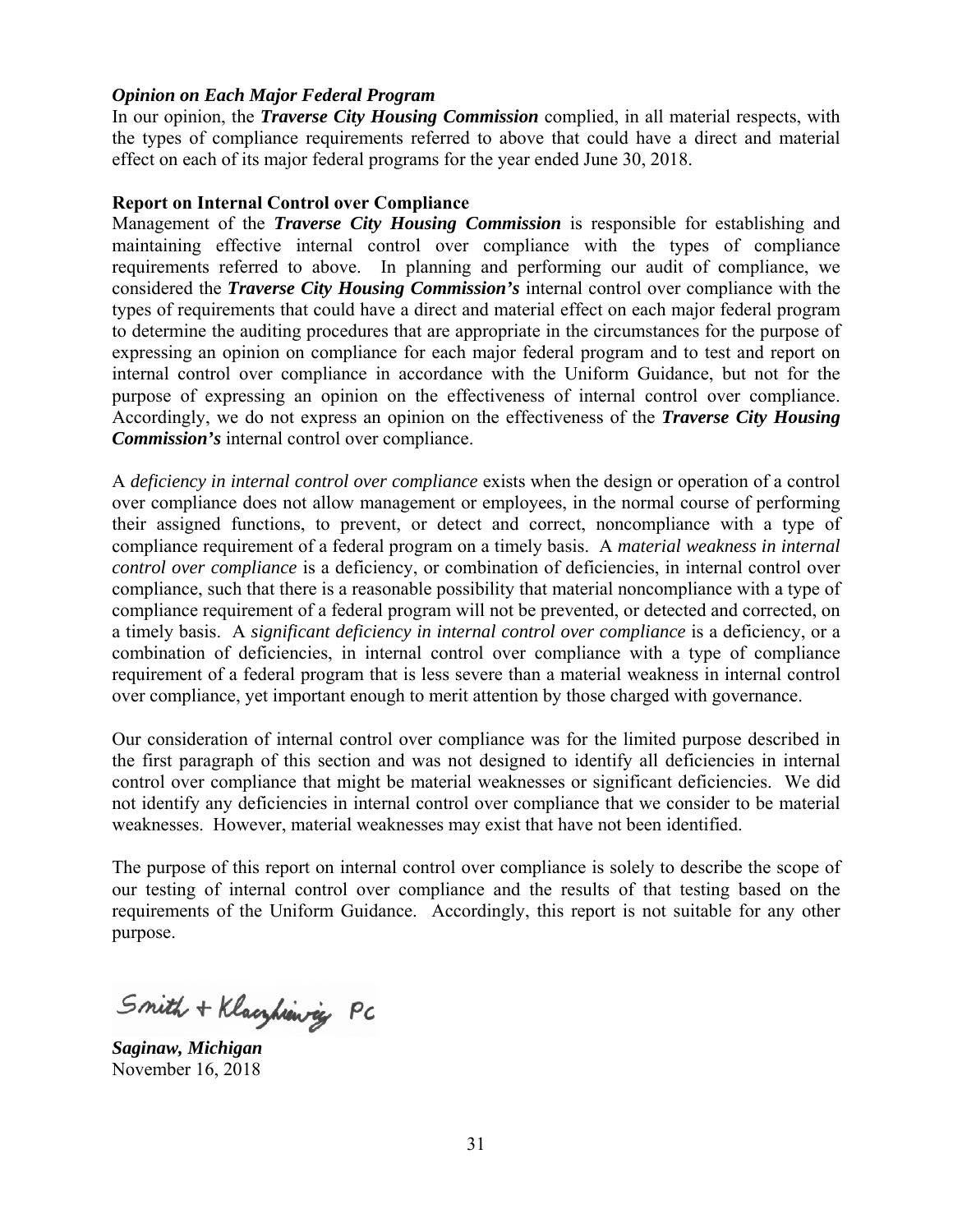#### **Traverse City Housing Commission Schedule of Expenditures of Federal Awards** *For the Year Ended June 30, 2018*

| <b>Federal Agency / Pass Through</b><br><b>Agency / Program Title</b> | Federal<br><b>CFDA</b><br><b>Number</b> |    | Amount<br><b>Expended</b> |  |  |
|-----------------------------------------------------------------------|-----------------------------------------|----|---------------------------|--|--|
| <b>Department of Housing and Urban Development</b>                    |                                         |    |                           |  |  |
| Direct programs:                                                      |                                         |    |                           |  |  |
| Public and Indian Housing                                             | 14.850                                  | -S | 243,751                   |  |  |
| Section 8 Housing Choice Vouchers                                     | 14.871                                  |    | 1,122,590                 |  |  |
| Section 8 Housing Choice Vouchers - Family Self Sufficiency           | 14.871                                  |    | 67,102                    |  |  |
| Total Section 8 Housing Choice Vouchers                               |                                         |    | 1,189,692                 |  |  |
| Public Housing Capital Fund                                           | 14.872                                  |    | 104,794                   |  |  |
| Total Department of Housing and Urban Development                     |                                         |    | 1,538,237                 |  |  |
| <b>Reconciliation to Statement of Activities</b>                      |                                         |    |                           |  |  |
| Federal revenue reported on the Statement of Activities:              |                                         |    |                           |  |  |
| Program grants - subsidies                                            |                                         | S  | 1,368,825                 |  |  |
| Capital grants                                                        |                                         |    | 104,794                   |  |  |
| Change in equity                                                      |                                         |    | 64,618                    |  |  |
| Total expenditures per Schedule of Expenditures of Federal Awards     |                                         |    | 1,538,237                 |  |  |
|                                                                       |                                         |    |                           |  |  |

See accompanying notes to schedule of expenditures of federal awards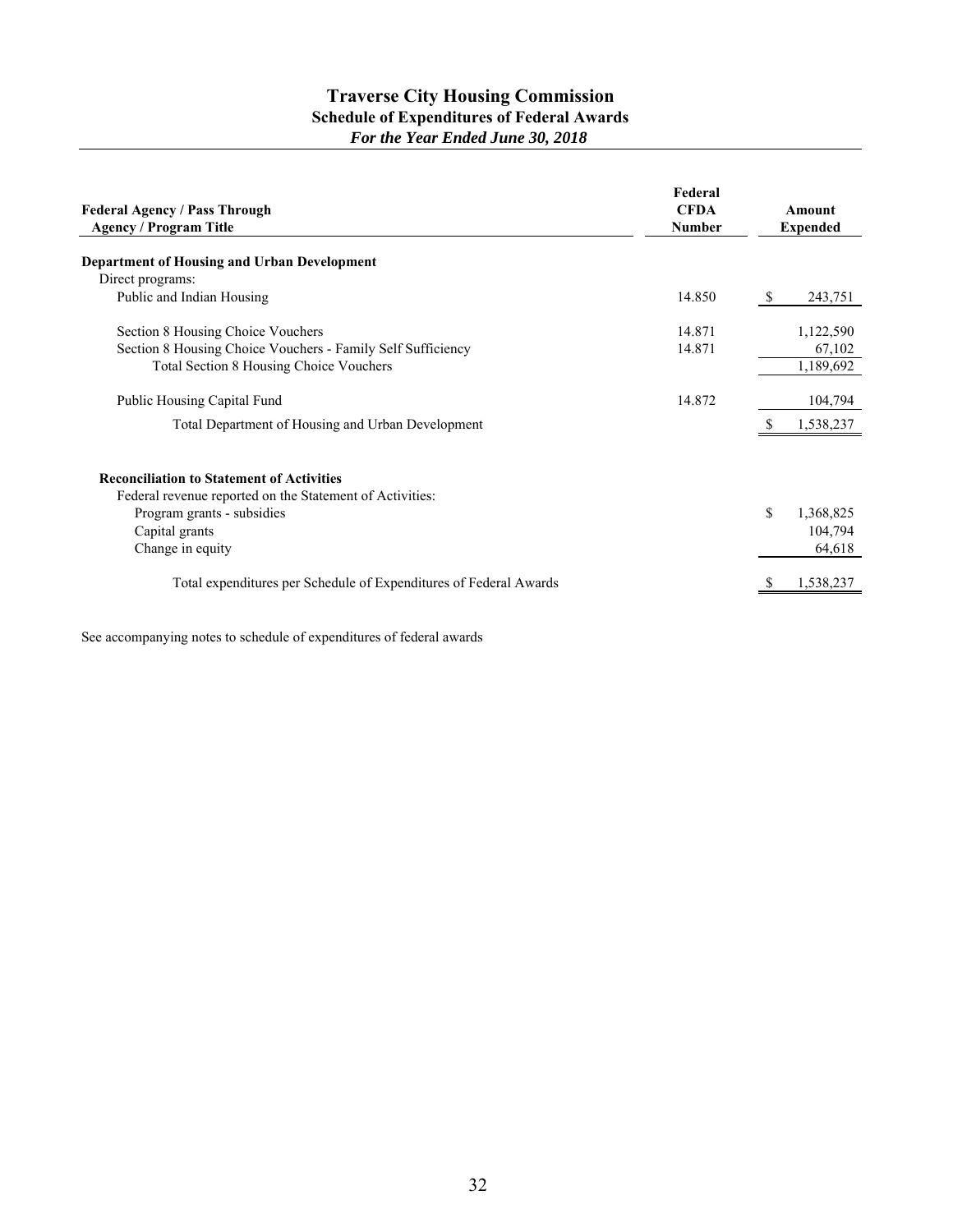#### *Note 1 - Basis of Presentation*

The accompanying Schedule of Expenditures of Federal Awards (the "Schedule") includes the federal award activity of the *Traverse City Housing Commission* under programs of the federal government for the year ended June 30, 2018. The information in this schedule is presented in accordance with the requirements of Title 2 *U.S. Code of Federal Regulations* Part 200, *Uniform Administrative Requirements, Cost Principles and Audit Requirements for Federal Awards* (Uniform Guidance). Because the schedule presents only a selected portion of the operations of the *Traverse City Housing Commission* , it is not intended to and does not present the financial position, changes in net position or cash flows of the *Traverse City Housing Commission* .

#### *Note 2 - Summary of Significant Accounting Policies*

Expenditures reported on the Schedule are reported on the accrual basis of accounting. Such expenditures are recognized following cost principles contained in Uniform Guidance, wherein certain types of expenditures are not allowable or are limited as to reimbursement.

For purposes of charging indirect costs to federal awards, the *Saint Louis Housing Commission* has elected not to use the 10 percent de minimis cost rate as permitted by 2 CFR section 200.414 of the Uniform Guidance.

#### *Note 3 - Subrecipients*

None of the federal expenditures presented in the Schedule were provided to subrecipients.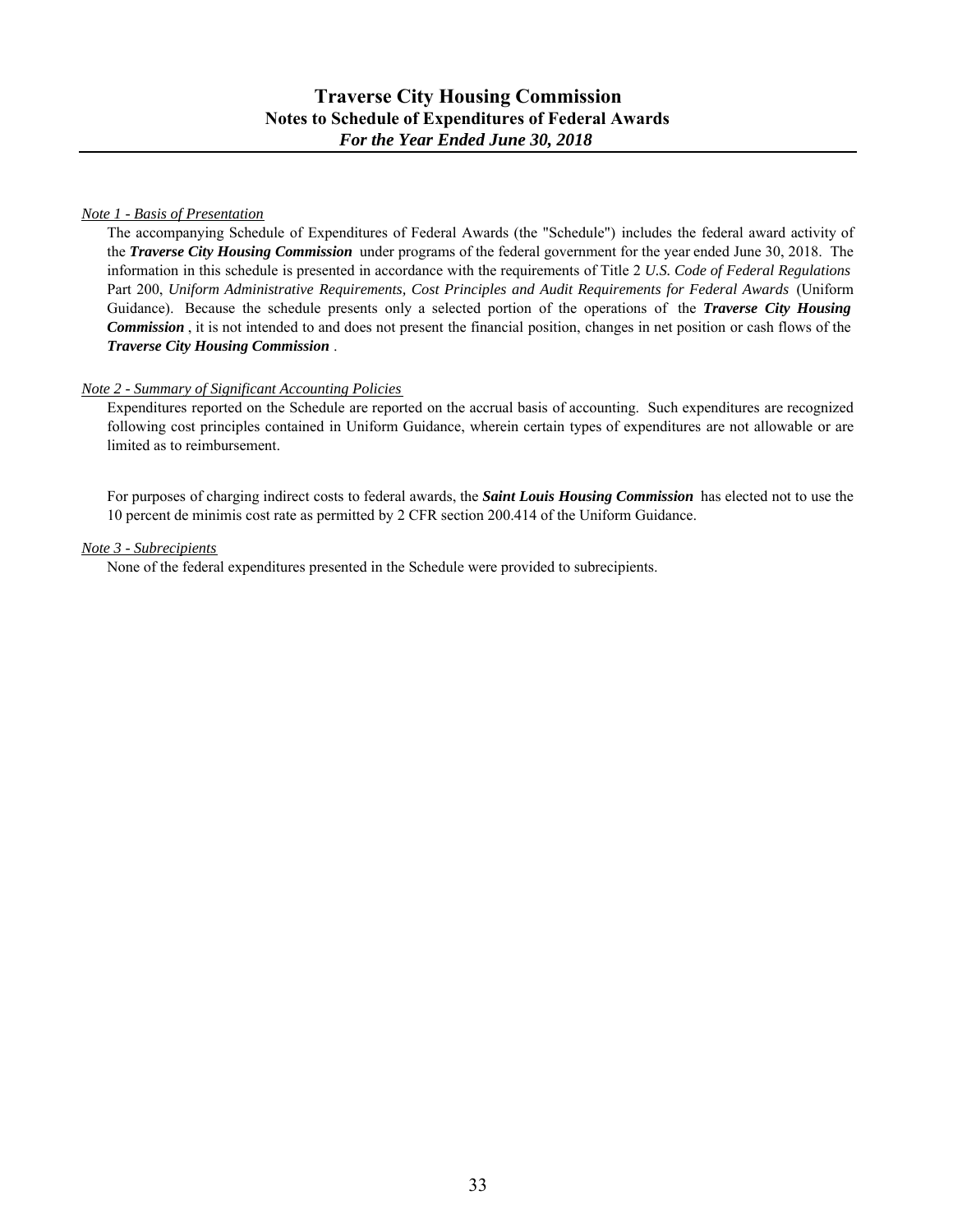### **Section I - Summary of Auditor's Results**

## **Financial Statements** Type of auditor's report issued: Unmodified Internal control over financial reporting • Material weakness(es) identified? Yes **X** No • Significant deficiency(ies) identified that are not considered to be material weaknesses? Yes X None reported Noncompliance material to financial statements noted? **Yes X** No **Federal Awards** Type of auditor's report issued on compliance for major program(s): Unmodified Internal control over major program(s) • Material weakness(es) identified? Yes **X** No • Significant deficiency(ies) identified that are not considered to be material weaknesses? Yes X None reported Any audit findings disclosed that are required to be reported in accordance with 2 CFR Section 200.516.(a)? Yes **X** No **Identification of major program(s):**

| CFDA Number                                                              | Name of Federal Program(s) or Cluster(s) |   |         |  |  |
|--------------------------------------------------------------------------|------------------------------------------|---|---------|--|--|
| 14.871                                                                   | Section 8 Housing Choice Vouchers        |   |         |  |  |
| Dollar threshold used to distinguish between type A and type B programs: |                                          | S | 750,000 |  |  |

Auditee qualify as a low-risk auditee? **X** Yes No